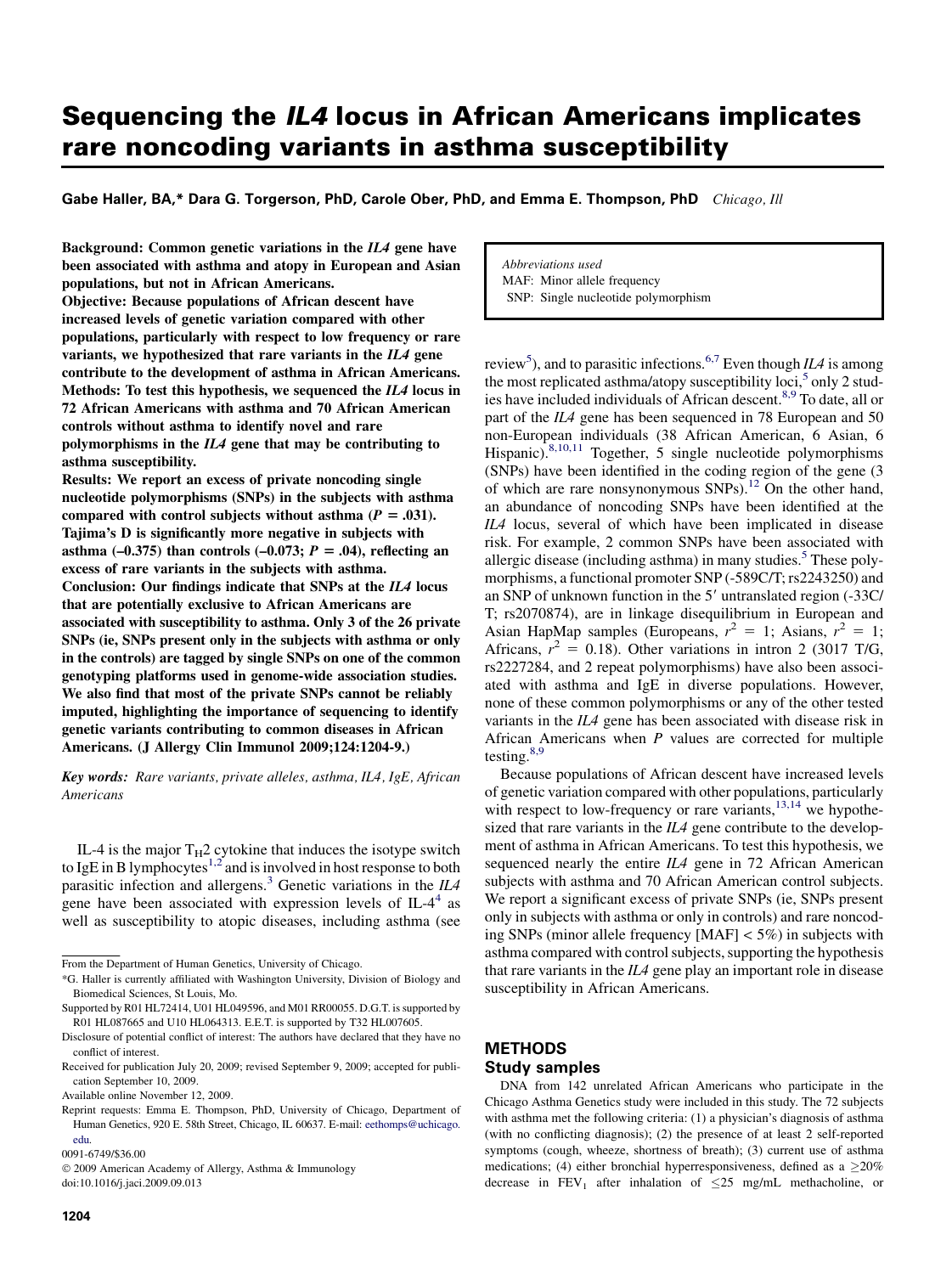reversibility to inhaled bronchodilator, defined as a  $\geq$ 15% increase in baseline  $FEV<sub>1</sub>$  after inhalation of a bronchodilator (albuterol) or after treatment; (5) birth weight <4.4 lb; and (6) <3 pack-years of cigarette smoking. The 70 control subjects had no personal or family history of asthma among first-degree relatives and were  $\geq$  18 years of age. All subjects with asthma and control subjects reported at least 3 grandparents of African or African American descent. Total serum IgE measurements were available for all but 19 subjects with asthma and 11 controls without asthma; allergen skin prick testing was not performed in the control subjects, and those data therefore were not included in this study.

#### Sequencing studies

The consensus sequence AF395008 (Genbank) was used to design overlapping primer sets to cover the entire IL4 gene, including 1743 bp upstream of the ATG start site, and 1724 bp downstream of the last exon (exon 4; see this article's Table E1 in the Online Repository at [www.jacionline.org](http://www.jacionline.org)). Nucleotide positions throughout this article are given with respect to the ATG start site unless otherwise noted. PCR was performed in a total volume of  $23 \mu L$ , with 5 mmol/L deoxyribonucleotide triphosphates (dNTPs), 37.5 mmol/L MgCl<sub>2</sub>, 12.5  $\mu$ mol/L each primer, 5  $\mu$ L 5x Taq Buffer, 0.2  $\mu$ L GoTaq Flexi DNA polymerase (Promega, Madison, Wis), and 20 ng genomic DNA. Unincorporated nucleotides and excess primers were removed from PCR products by using Exonuclease (New England Biolabs, Ipswich, Mass)/Shrimp Alkaline Phosphatase (USBio, Marblehead, Mass). All amplifications were sequenced in both directions by using BigDye Terminator Sequencing Kits (Applied Biosystems, Foster City, Calif). The chimpanzee consensus sequence (GeneID: 449565) was aligned to the human reference sequence with ClustalW<sup>15</sup> and used to determine ancestral alleles.

### SNP identification

The Phred-Phrap-Consed-PolyPhred package was used to assemble the sequences and identify SNPs.<sup>16</sup> All sequences were visually inspected. Because of the sequence overlap, more than 1 call for each genotype was often obtained for each position in a sample.

### Genotyping a variable element in intron 3

The genotypes for a variable element in intron 3 (VE6566),  $^{10}$  a 70-bp copy number variant, were determined by size separation on 3% agarose gels (1-3 copies). DNA was amplified by using PCR primers (Table E1) that flanked the variable element. Genotypes at a TG dinucleotide repeat in the second intron of  $IL4^{17,18}$  $IL4^{17,18}$  $IL4^{17,18}$  were not included in this study because we could not discern genotypes by sequencing or by an electrophoretic gel assay.

### Data analysis

Polymorphisms were tested for Hardy-Weinberg equilibrium in the subjects with asthma, the controls, and the combined sample by using Haploview[.19](#page-4-0) Single SNPs were tested for association with asthma status using a  $\chi^2$  test as implemented in PLINK [\(http://pngu.mgh.harvard.edu/purcell/](http://pngu.mgh.harvard.edu/purcell/plink/) [plink/](http://pngu.mgh.harvard.edu/purcell/plink/)).<sup>20</sup> The proportion of private SNPs in subjects with asthma compared with controls was evaluated by permutation test, in which case/control status was permuted 100,000 times in the subjects with asthma and controls (combined), holding the genotypes constant and preserving the pattern of missing data, to build an empirical distribution of the differences in the proportion of private SNPs. As a second test, a weighted-sum statistic was calculated to test for association of the locus as a whole with case status, using the method of Madsen and Browning.<sup>[21](#page-5-0)</sup> In this method, each variant was weighted by its MAF in unaffected individuals, and then individuals were given a score consisting of the sum of their weighted alleles (with rarer alleles given greater weight). Individuals were ranked on the basis of their score, and a sum of ranks for affected individuals was calculated. Significance was determined by permuting case/control status 100,000 times to produce an empirical distribution of summed ranks, and to preserve the pattern of missing data. For all permutation tests, a threshold for statistical significance was set at  $P < .05$  (ie, less than 5000 of the 100,000 permutations were greater than the observed sum of ranks for affected individuals).

Two measures of nucleotide diversity are commonly used to compare SNP frequencies among samples of varying size and DNA fragment length: the average number of pairwise differences in a given set of chromosomes  $(\pi)$ ,<sup>22</sup> and nucleotide diversity estimated from the allele frequency of the polymorphic sites  $(\theta_w)$ .<sup>[23](#page-5-0)</sup> The difference between these 2 estimates (relative to their SE) is expressed as Tajima's D, which is expected to be 0 under neutrality. A positive Tajima's D reflects a larger  $\pi$  than  $\theta_w$  and indicates an excess of intermediate-frequency variants, whereas a negative value (larger  $\theta_w$ than  $\pi$ ) indicates an excess of rare variants. Significant deviations from 0 in either direction indicate a skew in the allele frequency spectrum, which can be a sign of nonneutral evolution (ie, selection) or demographic events (ie, population history). Permutation tests were used to assess whether Tajima's D was significantly more negative in subjects with asthma compared with controls. A total of 100,000 permutations were conducted by randomly sampling 72 individuals without replacement to represent subjects with asthma from the pooled set of cases and controls. The remaining sample of 70 individuals was then taken to represent controls. For each permutation, Tajima's D was calculated for the sampled subjects with asthma and controls, and the difference between their values was calculated to assess the probability that we have observed a larger difference between the values of Tajima's D for subjects with asthma and controls than expected by chance.

#### Admixture estimates

European admixture in 112 African American subjects (54 cases, 58 controls) was estimated at both the genomic and local scales by using genotypes from more than 1 million SNPs on the Illumina Human 1 M array. Genomic European admixture was estimated from the first principal component in a principal component analysis including the HapMap CEU and YRI as reference populations in EIGENSTRAT.<sup>24</sup> Local European admixture at the IL4 locus was estimated using 63,598 SNPs on chromosome 5 with the program Local Ancestry in adMixed Populations  $(LAMP)^{25}$  by assuming 20 generations of European admixture, a constant recombination rate of  $10^{-7}$ , and a population admixture rate of 81% obtained from genomic admixture estimates. Wilcoxon rank sum tests (WRSTs) with continuity corrections were used to compare percent European ancestry in subjects with asthma and controls, and between individuals who harbored private SNPs and those who did not. Genomic European admixture did not differ between subjects with asthma and controls ( $P = .64$ ; see this article's Fig E1 in the Online Repository at [www.jacionline.org\)](http://www.jacionline.org) or between individuals who carried private polymorphisms and those who did not (Wilcoxon rank-sum test;  $P = .83$ ). At the local scale, there was also no significant difference in European admixture between subjects with asthma and controls ( $P = .28$ ; see this article's Fig E2 in the Online Repository at [www.jacionline.org](http://www.jacionline.org)), or between individuals who carried private polymorphisms and those who did not ( $P = .49$ ).

### Estimates of linkage disequilibrium and SNP imputation

Linkage disequilibrium between SNPs identified from the sequencing of IL4 and SNPs genotyped on the Illumina 1 M genotyping platform in 112 African American individuals (54 cases, 58 controls), was estimated by using Haploview 4.1.<sup>[19](#page-4-0)</sup> The *ILA* SNPs from sequencing were considered to be tagged by SNPs on the Illumina 1 M if they demonstrated an  $r^2$  value >0.5 and were within 500 kb of the  $IL4$  locus. To evaluate the potential for imputing the  $IL4$ SNPs identified by sequencing, we generated 2 datasets (a query and reference panel) including the same 112 African American individuals who were typed on the Illumina 1 M platform. The query dataset included only the 588 SNPs typed on the Illumina 1 M platform that were within 500 kb of the IL4 transcription start and stop site. The reference panel included both the 588 SNPs from the Illumina 1 M and the IL4 SNPs from the sequencing of the same individuals. The IL4 SNPs in the query dataset were imputed with Mach  $1.0^{26}$  $1.0^{26}$  $1.0^{26}$  by using 50 iterations of the Markov sampler and considering 200 haplotype states when updating each individual. The accuracy in imputing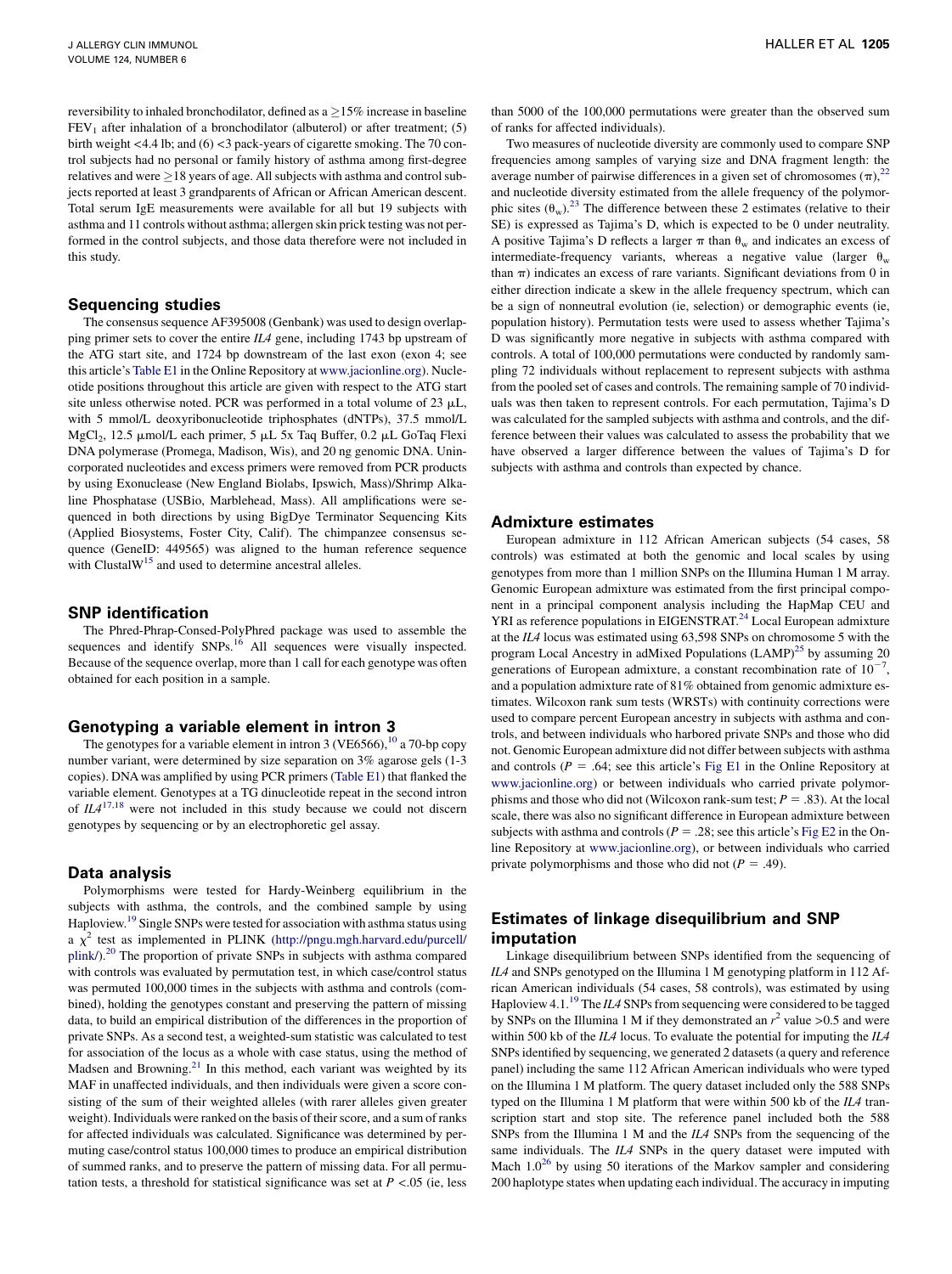the minor allele for each SNP was defined as the number of times the minor allele was correctly imputed/the number of minor alleles observed in the data.

## RESULTS Sequence variation

We identified 92 genetic polymorphisms in the 12.4 kb of DNA encompassing the IL4 gene in 142 African Americans (see this article's Table E2 in the Online Repository at [www.jacionli](http://www.jacionline.org) [ne.org\)](http://www.jacionline.org). Of these, 86 were SNPs and 6 were insertion/deletion polymorphisms. More than half of the SNPs  $(N = 57)$  had MAFs <0.05. One SNP was in the coding region of exon 1 (44A/G; Leu33Leu; rs2070874), 17 were in the 3' downstream region, 13 were in the 5' upstream region, and 61 were intronic. All SNPs were in Hardy-Weinberg equilibrium in the combined sample, in subjects with asthma, and in controls without asthma after applying a Bonferroni correction for multiple testing. Only a single SNP (4400A/G; rs2243270) had a Hardy-Weinberg uncorrected P value <.05 in both the control ( $P = .02$ ) and combined  $(P = .008)$  samples. The MAFs for each of the 92 polymorphisms in subjects with asthma and controls and in atopic cases and atopic controls are shown in Table E2. Consistent with our previous report, which included the subjects in this study, $9$  the -589C/T (rs2243250), -33C/T (rs2070874), and 3017 T/G (rs2227284) SNPs had similar minor allele frequencies in subjects with asthma and controls ( $P > .15$ ).

### Private SNPs and the allele frequency spectrum in subjects with asthma and controls

We identified 26 private SNPs: 18 occurred only in subjects with asthma and 8 occurred only in controls, all with MAF  $\leq$  0.02. Only 2 of these SNPs were present in dbSNP (4614/rs2243272 and 5342/rs2243277), each of which had been identified by sequencing a single heterozygous individual in an African American sample ( $N = 46$  chromosomes).<sup>[11](#page-4-0)</sup> Two of the private SNPs (-996 and -593) in our study occurred together in 2 subjects with asthma (CA4748 and CA9994) and presumably reside on the same haplotype in these individuals; 2 additional private SNPs (612, 8982) were each present in 2 subjects with asthma, 1 private SNP (4614) was present in 3 subjects with asthma, and 1 private SNP (-1621) was present in 2 controls ([Fig 1](#page-3-0)).

The proportion of private SNPs (among all SNPs detected) was higher in subjects with asthma than controls ( $P = .031$ ; permutation test; [Table I\)](#page-4-0). The sex ratios among individuals carrying private SNPs (16 females, 10 males) and among individuals not carrying private SNPs (73 females, 30 males) were not different  $(P = .358)$ . Private SNPs were not associated with European admixture in either subjects with asthma (Fisher exact test;  $P = 1.0$ ) or controls ( $P = .710$ ; see this article's Table E3 in the Online Repository at [www.jacionline.org](http://www.jacionline.org)), indicating that an excess of private SNPs in the subjects with asthma is not a result of differences in the number of admixed individuals or the proportion of European admixture between the groups. In addition, the weighted sum method $21$  revealed an association between variation at the IL4 locus and asthma status ( $P = .017$ ; permutation test). Last, we investigated whether individuals with private SNPs had higher IgE levels than individuals without private SNPs. Seventeen of 23 (77%) subjects with private SNPs had IgE levels above the median value (72 IU/mL), whereas only 39 of 80 (49%) subjects without private SNPs had IgE levels above the median ( $P =$ 

.004), indicating that increased IgE levels are associated with rare, private SNPs and suggesting that at least some of these SNPs may be regulatory in function.

We next calculated Tajima's D to identify differences in the allele frequency spectrum between subjects with asthma and controls. Tajima's  $D^{22}$  $D^{22}$  $D^{22}$  considers the difference between 2 measures of nucleotide diversity,  $\theta_{\rm W}$  and  $\pi$ , and is positive when there is an excess of intermediate frequency variants, negative when there is an excess of rare variants (at either high-frequency or low-frequency derived SNPs), and 0 under neutral expectations (where  $\theta_{\rm W} = \pi$ ). The value for Tajima's D in the control sample is –0.073, which is in the 78th percentile of values from an empirical distribution based on 327 autosomal loci in African Americans (Seattle SNPs). However, Tajima's D is more negative in subjects with asthma  $(-0.375)$  than in controls  $(-0.073; P =$ .041; permutation test; [Table I](#page-4-0)), reflecting the increased number of low-frequency variants in the subjects with asthma.

### Imputing rare and private SNPs

None of the private SNPs and only a single rare variant identified in this study were present on the Illumina 1 M genotyping array. Furthermore, only 3 of the private SNPs in IL4 were tagged by SNPs on that platform ( $r^2 > 0.5$ , 2 private to controls and 1 private to a subject with asthma; see this article's Table E4 in the Online Repository at [www.jacionline.org\)](http://www.jacionline.org). As expected, a greater proportion of private SNPs failed to be correctly imputed at even a single minor allele compared with SNPs that were shared between subjects with asthma and controls (57% vs 1.7%; Fisher exact test;  $P \sim 10^{-6}$ ; see this article's Table E5 and Fig E3 in the Online Repository at [www.jacionline.org](http://www.jacionline.org)). This is similarly true for rare SNPs (57% vs 3.1%;  $P = 9 \times 10^{-6}$ ).

### **DISCUSSION**

The prevalence of asthma in the United States has risen in recent  $decades$ , $^{27}$  and the disease burden disproportionately affects African Americans.[28](#page-5-0) In addition, the clinical presentation of asthma with respect to associations with and severity of atopy and bronchial hyperresponsiveness differs between African Americans and European Americans.<sup>[28](#page-5-0)</sup> Yet relatively few studies have investigated the genetics of asthma in African American populations, in whom associations are less often replicated, $29,30$ as is the case at the  $II/4$  locus.<sup>[8,9](#page-4-0)</sup> One explanation for this finding could be differences in haplotype structure and patterns of linkage disequilibrium between individuals of European or Asian ancestry and those of African ancestry (see review<sup>14</sup>), as suggested in a recent genome-wide association study for asthma genes.<sup>[29](#page-5-0)</sup> An alternative explanation is that rare alleles present in African-derived populations, but not in European or Asian populations, contribute to disease susceptibility, possibly even masking the effects of other variants. Because of their unique demographic history, African-derived populations harbor more nucleotide diversity in general, and more rare alleles in particular, than populations of European or Asian descent.<sup>[13,14,31](#page-4-0)</sup> It is possible, therefore, that rare alleles account for more of the genetic risk for common diseases in African-derived populations. Our sequencing study revealed an excess of private and rare SNPs in African Americans with asthma compared with African American control subjects without asthma, suggesting that this may indeed be the case at some loci.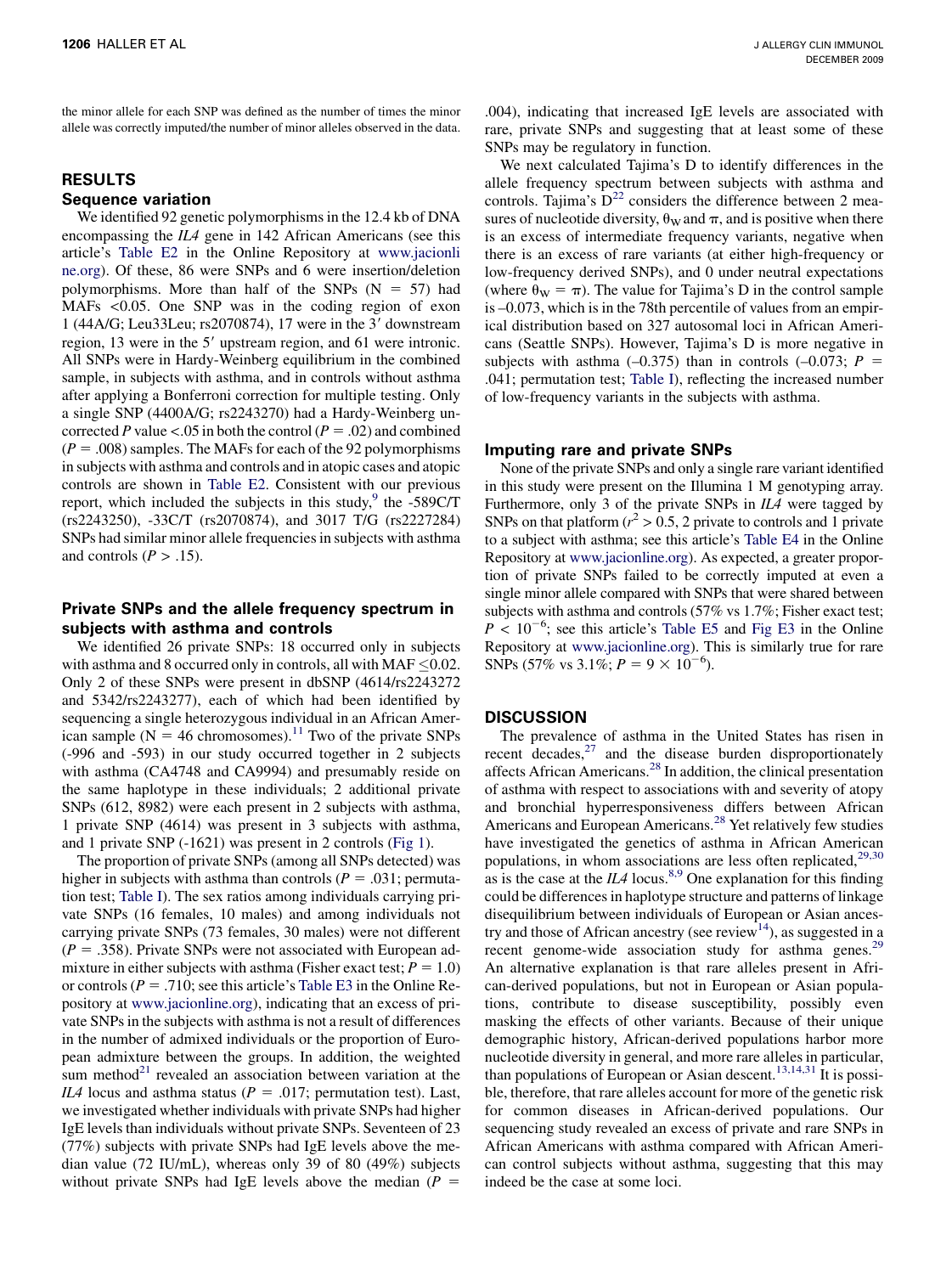<span id="page-3-0"></span>

|               |         |               |               |               |                |     |               |               |     |               |      |      |                |      |               |      |      | 3    |                |               |      | 4              |      |               |             |             |
|---------------|---------|---------------|---------------|---------------|----------------|-----|---------------|---------------|-----|---------------|------|------|----------------|------|---------------|------|------|------|----------------|---------------|------|----------------|------|---------------|-------------|-------------|
|               | $-1621$ | $-1603$       | $-996$        | 869           | 593            | 240 | 612           | 708           | 856 | 969           | 1420 | 3212 | 3261           | 3384 | 3407          | 3444 | 4142 | 4614 | 5342           | 5976          | 7767 | 8214           | 8982 | 9332          | 10099       | 10238       |
| <b>CHIMP</b>  | G       | C             | T             | А             | T              | G   | C             | C             | G   | $\mathcal{C}$ | G    | G    | G              | G    | T             | G    | T    | G    | C              | C             | C    | C              | T    | T             | T           | C           |
| CA8575        | G       | С             | T             | A             | T              | G   | $\mathcal{C}$ | C             | G   | C             | G    | G    | G              | G    | T             | G    | T    | G    | T              | $\mathcal{C}$ | C    | C              | T    | T             | T           | С           |
| CA4948        | G       | С             | T             | A             | T              | G   | T             | $\mathcal{C}$ | G   | C             | G    | G    | G              | G    | T             | G    | T    | G    | C              | C             | C    | C              | T    | T             | T           | С           |
| CA3939        | G       | C             | T             | A             | T              | G   | $\mathcal{C}$ | C             | G   | $\mathcal{C}$ | G    | G    | G              | G    | T             | G    | T    | T    | $\overline{C}$ | C             | C    | $\mathcal{C}$  | T    | T             | T           | C           |
| <b>CA0011</b> | G       | С             | T             | A             | T              | G   | $\mathcal{C}$ | C             | G   | C             | G    | G    | G              | G    | T             | G    | T    | G    | C              | C             | C    | $\mathcal{C}$  | C    | T             | T           | С           |
| CA4748        | G       | C             | $\mathbf C$   | А             | $\overline{C}$ | G   | $\mathcal{C}$ | C             | G   | C             | G    | G    | G              | G    | T             | G    | T    | G    | C              | C             | C    | C              | T    | T             | T           | С           |
| CA3399        | G       | C             | T             | A             | T              | G   | $\mathcal{C}$ | C             | G   | $\mathcal{C}$ | G    | G    | G              | G    | T             | G    | T    | G    | $\mathcal{C}$  | $\mathcal{C}$ | C    | $\overline{C}$ | Ċ    | T             | T           | C           |
| <b>CA2200</b> | G       | C             | T             | A             | T              | G   | T             | $\mathcal{C}$ | G   | $\mathcal{C}$ | G    | G    | G              | G    | T             | G    | T    | G    | C              | $\mathcal{C}$ | C    | C              | T    | T             | T           | С           |
| CA4049        | G       | C             | T             | A             | T              | G   | $\mathcal{C}$ | C             | G   | C             | G    | G    | G              | G    | T             | G    | T    | G    | C              | G             | C    | C              | T    | T             | T           | С           |
| <b>CA1256</b> | G       | C             | T             | A             | T              | G   | $\mathcal{C}$ | C             | G   | C             | G    | G    | G              | A    | T             | G    | T    | G    | $\mathcal{C}$  | C             | C    | $\mathcal{C}$  | T    | T             | T           | C           |
| CA3492        | G       | C             | T             | A             | T              | G   | $\mathcal{C}$ | C             | G   | $\mathcal{C}$ | G    | G    | G              | G    | $\mathcal{C}$ | G    | T    | G    | C              | C             | C    | C              | T    | T             | T           | C           |
| <b>CA0034</b> | G       | C             | T             | A             | T              | G   | C             | C             | G   | C             | G    | G    | G              | G    | T             | G    | A    | G    | C              | C             | C    | C              | T    | T             | T           | С           |
| CA5783        | G       | C             | T             | A             | T              | G   | $\mathcal{C}$ | C             | G   | T             | G    | G    | G              | G    | T             | G    | T    | G    | $\mathcal{C}$  | $\mathcal{C}$ | C    | $\mathcal{C}$  | T    | T             | T           | C           |
| CA3345        | G       | $\mathcal{C}$ | T             | A             | T              | G   | $\mathcal{C}$ | C             | G   | C             | G    | G    | G              | G    | T             | G    | T    | G    | $\mathcal{C}$  | C             | C    | C              | T    | T             | $\mathbf C$ | $\mathbf C$ |
| <b>CA0948</b> | G       | G             | T             | A             | T              | G   | C             | C             | G   | C             | G    | G    | G              | G    | T             | G    | T    | G    | C              | C             | C    | C              | T    | T             | T           | C           |
| CA8730        | G       | C             | T             | A             | T              | G   | $\mathcal{C}$ | C             | A   | $\mathcal{C}$ | G    | G    | G              | G    | T             | G    | T    | G    | C              | C             | C    | $\mathcal{C}$  | T    | T             | T           | С           |
| <b>CA1092</b> | G       | C             | T             | A             | T              | G   | $\mathcal{C}$ | C             | G   | $\mathcal{C}$ | G    | G    | G              | G    | T             | G    | T    | T    | $\mathcal{C}$  | $\mathcal{C}$ | C    | $\mathcal{C}$  | T    | T             | T           | С           |
| CA0149        | G       | C             | T             | A             | T              | G   | $\mathcal{C}$ | C             | G   | $\mathcal{C}$ | G    | G    | G              | G    | T             | G    | T    | T    | $\overline{C}$ | C             | C    | $\mathcal{C}$  | T    | T             | T           | C           |
| CA9994        | G       | C             | $\mathcal{C}$ | A             | $\overline{C}$ | G   | $\mathcal{C}$ | C             | G   | $\mathcal{C}$ | G    | G    | G              | G    | T             | G    | T    | G    | C              | C             | C    | $\mathcal{C}$  | T    | T             | T           | C           |
| CA3337        | G       | С             | T             | A             | T              | G   | $\mathcal{C}$ | C             | G   | C             | G    | G    | G              | G    | T             | G    | T    | G    | C              | C             | T    | $\mathcal{C}$  | T    | T             | T           | С           |
| <b>CA2004</b> | G       | C             | T             | A             | T              | G   | $\mathcal{C}$ | C             | G   | $\mathcal{C}$ | C    | G    | G              | G    | T             | G    | T    | G    | $\mathcal{C}$  | C             | C    | C              | T    | T             | T           | C           |
| CA5039        | G       | C             | T             | A             | T              | G   | $\mathcal{C}$ | $\mathcal{C}$ | G   | $\mathcal{C}$ | G    | G    | G              | G    | T             | A    | T    | G    | $\mathcal{C}$  | C             | C    | $\mathcal{C}$  | T    | T             | T           | C           |
| <b>CA5908</b> | G       | C             | T             | A             | T              | G   | $\mathcal{C}$ | T             | G   | $\mathcal{C}$ | G    | G    | G              | G    | T             | G    | T    | G    | C              | C             | C    | $\mathcal{C}$  | T    | T             | T           | C           |
| CO4984        | G       | C             | T             | A             | T              | A   | $\mathcal{C}$ | C             | G   | C             | G    | G    | G              | G    | T             | G    | T    | G    | C              | C             | C    | C              | T    | T             | T           | C           |
| CO3388        | G       | C             | T             | A             | T              | G   | $\mathcal{C}$ | C             | G   | $\mathcal{C}$ | G    | G    | $\overline{C}$ | G    | T             | G    | T    | G    | $\mathcal{C}$  | C             | C    | $\mathcal{C}$  | T    | T             | T           | C           |
| CO9038        | G       | С             | T             | A             | T              | G   | $\mathcal{C}$ | С             | G   | $\mathcal{C}$ | G    | A    | G              | G    | T             | G    | T    | G    | C              | C             | C    | C              | T    | T             | T           | С           |
| CO5784        | G       | C             | T             | A             | T              | G   | $\mathcal{C}$ | C             | G   | $\mathcal{C}$ | G    | G    | G              | G    | T             | G    | T    | G    | $\mathcal{C}$  | $\mathcal{C}$ | C    | $\mathcal{C}$  | T    | $\mathcal{C}$ | T           | C           |
| CO3928        | G       | C             | T             | А             | T              | G   | $\mathcal{C}$ | C             | G   | $\mathcal{C}$ | G    | G    | G              | G    | T             | G    | T    | G    | $\mathcal{C}$  | C             | C    | C              | T    | T             | T           | T           |
| CO5684        | G       | С             | T             | A             | T              | G   | $\mathcal{C}$ | C             | G   | C             | G    | G    | G              | G    | T             | G    | T    | G    | C              | C             | C    | G              | T    | T             | T           | С           |
| CO2983        | A       | C             | T             | A             | T              | G   | $\mathcal{C}$ | C             | G   | $\mathcal{C}$ | G    | G    | G              | G    | T             | G    | T    | G    | $\overline{C}$ | C             | C    | C              | T    | T             | T           | C           |
| CO4489        | A       | C             | T             | A             | T              | G   | C             | C             | G   | $\mathcal{C}$ | G    | G    | G              | G    | T             | G    | T    | G    | $\mathcal{C}$  | C             | C    | $\mathcal{C}$  | T    | T             | T           | C           |
| CO9334        | G       | C             | T             | $\mathcal{C}$ | T              | G   | $\mathcal{C}$ | C             | G   | $\mathcal{C}$ | G    | G    | G              | G    | T             | G    | T    | G    | C              | C             | C    | C              | T    | T             | T           | C           |

FIG 1. Private SNP haplotypes in subjects with asthma and controls. A schematic of the IL4 gene is shown at the top of the figure, with relative SNP positions (with respect to ATG start site) marked. SNPs present only in asthma cases (CA) or only in asthma controls (CO; ie, private SNPs) are shown. SNPs present in asthma cases are connected to the gene figure by solid lines, and SNPs present in controls are connected by hatched lines. Individual haplotypes appear in rows, with nucleotides against a dark background representing the derived (private) allele.

The idea that rare SNPs contribute to common diseases is not new,[32-34](#page-5-0) and a number of recent studies have reported excesses of rare, highly penetrant coding SNPs in individuals with cardiovascular disease phenotypes, tuberculosis, colorectal cancer, pancreatitis, folate response, type 1 diabetes, trichotillomania, and obsessive compulsive disorder.<sup>[35-48](#page-5-0)</sup> In contrast, we present here for the first time an association between a common disease and rare, noncoding variants. Because relatively few sequencing studies have been conducted in disease susceptibility genes, and because most of those studies focus on coding regions, it is not

known whether this is an unusual finding or reflects a shared genetic architecture among asthma or other common disease susceptibility genes in African Americans. Regardless, the finding of an excess of private and rare variants in African American subjects with asthma compared with controls is consistent with the hypothesis that multiple rare variants at disease susceptibility loci contribute to complex disease risk and, if generalizable to other loci, could explain the relatively poor replicability of disease susceptibility loci in African Americans.[29,30,49-51](#page-5-0) In that case, characterizing the genetic architecture of common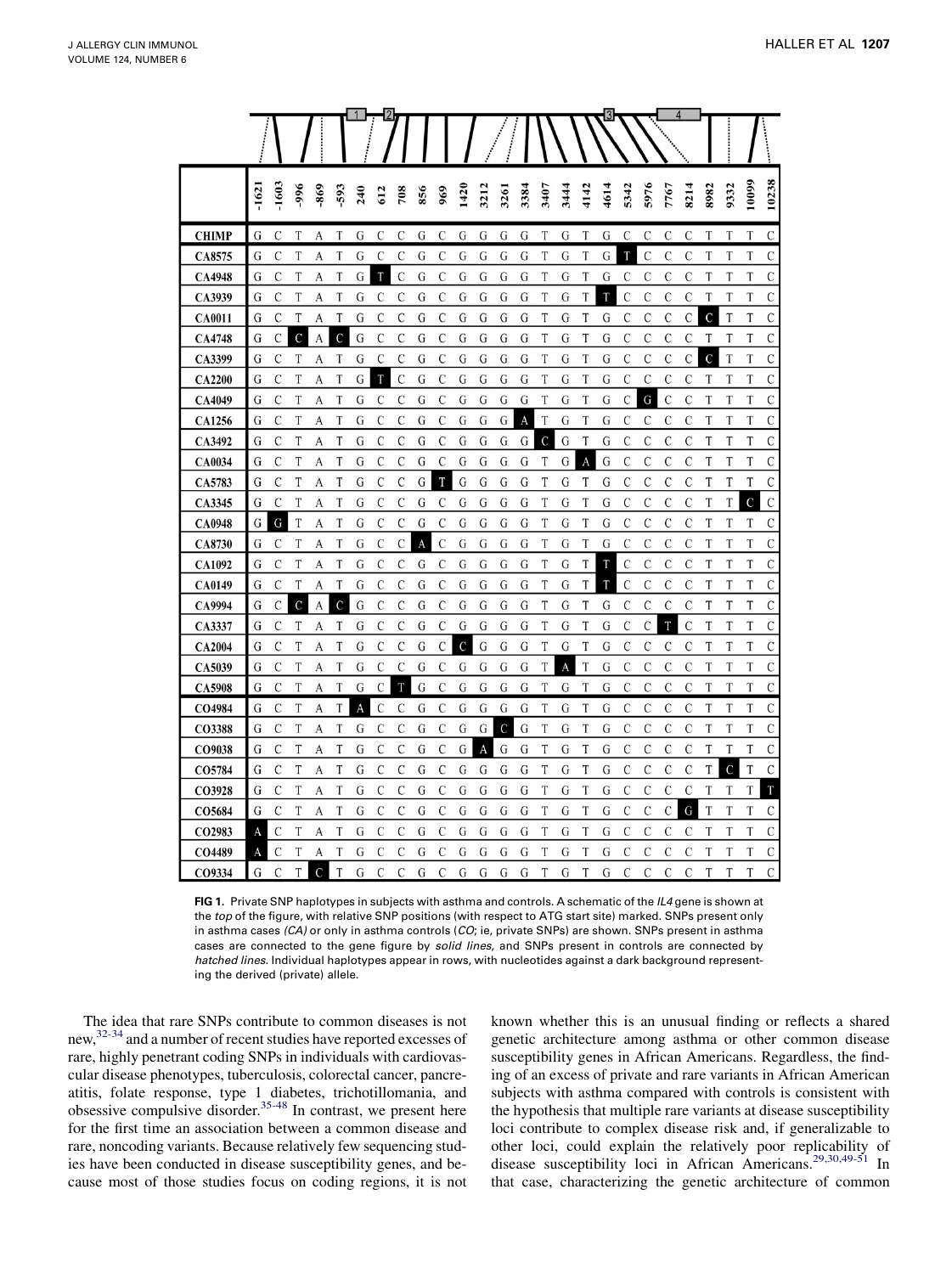<span id="page-4-0"></span>

| <b>TABLE I.</b> Descriptive statistics for SNPs at the IL4 locus |  |  |  |  |
|------------------------------------------------------------------|--|--|--|--|
|------------------------------------------------------------------|--|--|--|--|

|                                         | <b>Proportion of private SNPs</b> | <b>Permutation</b><br>P value | $\theta_w^*$           | $\pi$ t                | Taiima D | Permutation<br>P value |
|-----------------------------------------|-----------------------------------|-------------------------------|------------------------|------------------------|----------|------------------------|
| Combined sample<br>$(n = 142)$          |                                   |                               | $12.53 \times 10^{-4}$ | $11.09 \times 10^{-4}$ | $-0.356$ |                        |
| Controls without<br>asthma ( $n = 70$ ) | 0.076                             | .031                          | $11.26 \times 10^{-4}$ | $11.00 \times 10^{-4}$ | $-0.073$ | .041                   |
| Subjects with<br>asthma $(n = 72)$      | 0.211                             |                               | $12.71 \times 10^{-4}$ | $11.20 \times 10^{-4}$ | $-0.375$ |                        |

\*The Watterson<sup>23</sup> estimate of the population mutation rate ( $\theta = 4N_e\mu$ , where  $N_e$  is the effective population size and  $\mu$  is the per generation mutation rate).

†Average number of pairwise differences between samples.<sup>[22](#page-5-0)</sup>

diseases in populations of African descent may be particularly challenging.

Currently, the relative contribution of rare genetic variants to asthma risk is unknown. Future resequencing studies of IL4 and additional genes in larger samples of well characterized subjects with asthma and controls are required to address this important question. Our study was limited with respect to sample size and the corresponding low power to detect clinical differences between individuals with and without private or rare SNPs. As a result, we were not able to address the possibility that rare variants in the IL4 gene are markers for clinical subtypes of asthma, such as atopic asthma (based on allergen skin prick tests), steroidresistant asthma, or childhood versus adult onset. However, resquencing studies in large samples are becoming more feasible with the availability of high-throughput Next Generation sequencing technologies, $52$  which will enable more comprehensive surveys of rare variations in asthma and other common diseases. A final caveat is that sequencing artifacts caused by the misincorporation of bases during PCR can bias studies of rare variations. We have attempted to minimize this possibility by sequencing each amplicon in both directions and by designing overlapping PCR fragments that would allow the identification of the same variant in independent amplicons. However, even if some were a result of PCR artifacts, we would not expect this to occur more commonly in the subjects with asthma than in the controls. Therefore, we are confident that the excess of rare or private SNPs in subjects with asthma compared with controls in our study is not a result of PCR or sequencing artifacts.

Last, we note that only 2 of the 26 private variants present in our sample ([Fig 1](#page-3-0)) have been reported previously (rs2243272 and rs2243277), and none of the private variants are present on the Affymetrix 6.0 or Illumina 1 M genotyping platforms. Furthermore, only 3 of the 26 private variants are tagged by SNPs on the Illumina 1 M genotyping platform (Table E4). We also find that a greater proportion of private SNPs failed to be correctly imputed at even a single minor allele compared with SNPs that are shared between subjects with asthma and controls, which reflects the challenges of imputing rare alleles in general (Fig E3). Given that our reference and query panels for imputation are perfectly matched (ie, identical samples used in both), our findings represent the best case scenario for a reference panel similar in size to the HapMap CEU and YRI samples. Thus, if an excess of rare or private variation reflects a common mechanism of disease susceptibility in African Americans, genome-wide association studies with 1 million or more SNP genotypes may still miss the majority of susceptibility alleles for common diseases in populations of African descent.

Clinical implications: Rare, noncoding SNPs in IL4 may play an important role in asthma susceptibility in African Americans. This study highlights the importance of resequencing for discovering risk variants in African populations.

#### REFERENCES

- 1. Finkelman FD, Holmes J, Katona IM, Urban JF Jr, Beckmann MP, Park LS, et al. Lymphokine control of in vivo immunoglobulin isotype selection. Annu Rev Immunol 1990;8:303-33.
- 2. Murphy KM, Reiner SL. The lineage decisions of helper T cells. Nat Rev Immunol 2002;2:933-44.
- 3. Lynch NR, Hagel IA, Palenque ME, Di Prisco MC, Escudero JE, Corao LA, et al. Relationship between helminthic infection and IgE response in atopic and nonatopic children in a tropical environment. J Allergy Clin Immunol 1998;101:217-21.
- 4. Rosenwasser LJ, Klemm DJ, Dresback JK, Inamura H, Mascali JJ, Klinnert M, et al. Promoter polymorphisms in the chromosome-5 gene-cluster in asthma and atopy. Clin Exp Allergy 1995;25:74-8.
- 5. Ober C, Hoffjan S. Asthma genetics 2006: the long and winding road to gene discovery. Genes Immun 2006;7:95-100.
- 6. Blackwell JM, Mohamed HS, Ibrahim ME. Genetics and visceral leishmaniasis in the Sudan: seeking a link. Trends Parasitol 2004;20:268-74.
- 7. Gatlin MR, Black CL, Mwinzi PN, Secor WE, Karanja DM, Colley DG. Association of the gene polymorphisms IFN-gamma +874, IL-13-1055 and IL-4 -590 with patterns of reinfection with Schistosoma mansoni. PLoS Negl Trop Dis 2009;3:e375.
- 8. Basehore MJ, Howard TD, Lange LA, Moore WC, Hawkins GA, Marshik PL, et al. A comprehensive evaluation of IL4 variants in ethnically diverse populations: association of total serum IgE levels and asthma in white subjects. J Allergy Clin Immunol 2004;114:80-7.
- 9. Donfack J, Schneider DH, Tan Z, Kurz T, Dubchak I, Frazer KA, et al. Variation in conserved non-coding sequences on chromosome 5q and susceptibility to asthma and atopy. Respir Res 2005;6:145.
- 10. Kabesch M, Tzotcheva I, Carr D, Hofler C, Weiland SK, Fritzsch C, et al. A complete screening of the IL4 gene: novel polymorphisms and their association with asthma and IgE in childhood. J Allergy Clin Immunol 2003;112:893-8.
- 11. SeattleSNPs. NHLBI HL66682 Program for Genomic Applications, UW-FHCRC, Seattle, WA (URL: [http://pga.gs.washington.edu\)](http://pga.gs.washington.edu) Accessed June 2009.
- 12. Sherry ST, Ward MH, Kholodov M, Baker J, Phan L, Smigielski EM, et al. dbSNP: the NCBI database of genetic variation. Nucleic Acids Res 2001;29:308-11.
- 13. Lohmueller KE, Indap AR, Schmidt S, Boyko AR, Hernandez RD, Hubisz MJ, et al. Proportionally more deleterious genetic variation in European than in African populations. Nature 2008;451:994-7.
- 14. Tishkoff SA, Williams SM. Genetic analysis of African populations: human evolution and complex disease. Nat Rev Genet 2002;3:611-21.
- 15. Thompson JD, Higgins DG, Gibson TJ. CLUSTAL W: improving the sensitivity of progressive multiple sequence alignment through sequence weighting, position-specific gap penalties and weight matrix choice. Nucleic Acids Res 1994;22:4673-80.
- 16. Nickerson DA, Tobe VO, Taylor SL. PolyPhred: automating the detection and genotyping of single nucleotide substitutions using fluorescence-based resequencing. Nucleic Acids Res 1997;25:2745-51.
- 17. Chouchane L, Sfar I, Bousaffara R, El Kamel A, Sfar MT, Ismail A. A repeat polymorphism in interleukin-4 gene is highly associated with specific clinical phenotypes of asthma. Int Arch Allergy Immunol 1999;120:50-5.
- 18. Nagarkatti R, Kumar R, Sharma SK, Ghosh B. Association of IL4 gene polymorphisms with asthma in North Indians. Int Arch Allergy Immunol 2004;134:206-12.
- 19. Barrett JC, Fry B, Maller J, Daly MJ. Haploview: analysis and visualization of LD and haplotype maps. Bioinformatics 2005;21:263-5.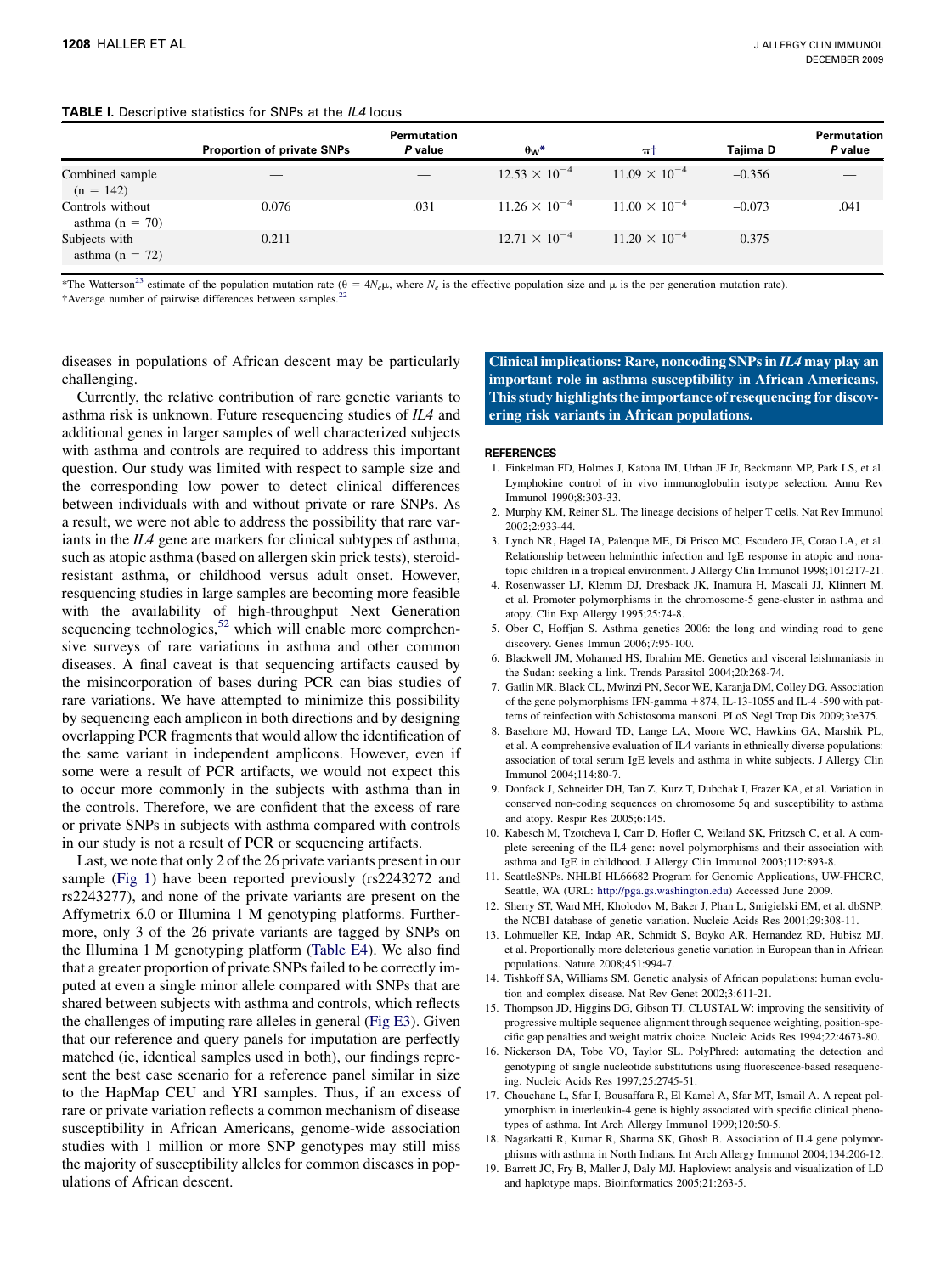- <span id="page-5-0"></span>20. Purcell S, Neale B, Todd-Brown K, Thomas L, Ferreira MA, Bender D, et al. PLINK: a tool set for whole-genome association and population-based linkage analyses. Am J Hum Genet 2007;81:559-75.
- 21. Madsen BE, Browning SR. A groupwise association test for rare mutations using a weighted sum statistic. PLoS Genet 2009;5:e1000384.
- 22. Tajima F. Statistical method for testing the neutral mutation hypothesis by DNA polymorphism. Genetics 1989;123:585-95.
- 23. Watterson GA. On the number of segregating sites in genetical models without recombination. Theor Popul Biol 1975;7:256-76.
- 24. Price AL, Patterson NJ, Plenge RM, Weinblatt ME, Shadick NA, Reich D. Principal components analysis corrects for stratification in genome-wide association studies. Nat Genet 2006;38:904-9.
- 25. Sankararaman S, Sridhar S, Kimmel G, Halperin E. Estimating local ancestry in admixed populations. Am J Hum Genet 2008;82:290-303.
- 26. Li Y, Willer CJ, Sanna S and Abecasis GR. Genotype Imputation. Annu Rev Genomics Hum Genet 2009;10:387-406.
- 27. Centers for Disease Control and Prevention. National Center for Health Statistics. Available at: [http://www.cdc.gov/asthma/asthmadata.htm.](http://www.cdc.gov/asthma/asthmadata.htm) Accessed June 2, 2009.
- 28. Barnes KC, Grant AV, Hansel NN, Gao P, Dunston GM. African Americans with asthma: genetic insights. Proc Am Thorac Soc 2007;4:58-68.
- 29. Himes BE, Hunninghake GM, Baurley JW, Rafaels NM, Sleiman P, Strachan DP, et al. Genome-wide association analysis identifies PDE4D as an asthma-susceptibility gene. Am J Hum Genet 2009;84:581-93.
- 30. Xu X, Fang Z, Wang B, Chen C, Guang W, Jin Y, et al. A genomewide search for quantitative-trait loci underlying asthma. Am J Hum Genet 2001;69:1271-7.
- 31. Carlson CS, Thomas DJ, Eberle MA, Swanson JE, Livingston RJ, Rieder MJ, et al. Genomic regions exhibiting positive selection identified from dense genotype data. Genome Res 2005;15:1553-65.
- 32. Bodmer W, Bonilla C. Common and rare variants in multifactorial susceptibility to common diseases. Nat Genet 2008;40:695-701.
- 33. Iyengar SK, Elston RC. The genetic basis of complex traits: rare variants or ''common gene, common disease''? Methods Mol Biol 2007;376:71-84.
- 34. Pritchard JK. Are rare variants responsible for susceptibility to complex diseases? Am J Hum Genet 2001;69:124-37.
- 35. Ahituv N, Kavaslar N, Schackwitz W, Ustaszewska A, Martin J, Hebert S, et al. Medical sequencing at the extremes of human body mass. Am J Hum Genet 2007;80:779-91.
- 36. Azzopardi D, Dallosso AR, Eliason K, Hendrickson BC, Jones N, Rawstorne E, et al. Multiple rare nonsynonymous variants in the adenomatous polyposis coli gene predispose to colorectal adenomas. Cancer Res 2008;68:358-63.
- 37. Cohen J, Pertsemlidis A, Kotowski IK, Graham R, Garcia CK, Hobbs HH. Low LDL cholesterol in individuals of African descent resulting from frequent nonsense mutations in PCSK9. Nat Genet 2005;37:161-5.
- 38. Cohen JC, Boerwinkle E, Mosley TH Jr, Hobbs HH. Sequence variations in PCSK9, low LDL, and protection against coronary heart disease. N Engl J Med 2006;354:1264-72.
- 39. Cohen JC, Kiss RS, Pertsemlidis A, Marcel YL, McPherson R, Hobbs HH. Multiple rare alleles contribute to low plasma levels of HDL cholesterol. Science 2004; 305:869-72.
- 40. Cohen JC, Pertsemlidis A, Fahmi S, Esmail S, Vega GL, Grundy SM, et al. Multiple rare variants in NPC1L1 associated with reduced sterol absorption and plasma low-density lipoprotein levels. Proc Natl Acad Sci U S A 2006;103:1810-5.
- 41. Ji W, Foo JN, O'Roak BJ, Zhao H, Larson MG, Simon DB, et al. Rare independent mutations in renal salt handling genes contribute to blood pressure variation. Nat Genet 2008;40:592-9.
- 42. Kotowski IK, Pertsemlidis A, Luke A, Cooper RS, Vega GL, Cohen JC, et al. A spectrum of PCSK9 alleles contributes to plasma levels of low-density lipoprotein cholesterol. Am J Hum Genet 2006;78:410-22.
- 43. Ma X, Liu Y, Gowen BB, Graviss EA, Clark AG, Musser JM. Full-exon resequencing reveals toll-like receptor variants contribute to human susceptibility to tuberculosis disease. PLoS ONE 2007;2:e1318.
- 44. Marini NJ, Gin J, Ziegle J, Keho KH, Ginzinger D, Gilbert DA, et al. The prevalence of folate-remedial MTHFR enzyme variants in humans. Proc Natl Acad Sci U S A 2008;105:8055-60.
- 45. Masson E, Chen JM, Scotet V, Le Marechal C, Ferec C. Association of rare chymotrypsinogen C (CTRC) gene variations in patients with idiopathic chronic pancreatitis. Hum Genet 2008;123:83-91.
- 46. Nejentsev S, Walker N, Riches D, Egholm M, Todd JA. Rare variants of IFIH1, a gene implicated in antiviral responses, protect against type 1 diabetes. Science 2009;324:387-9.
- 47. Romeo S, Pennacchio LA, Fu Y, Boerwinkle E, Tybjaerg-Hansen A, Hobbs HH, et al. Population-based resequencing of ANGPTL4 uncovers variations that reduce triglycerides and increase HDL. Nat Genet 2007;39:513-6.
- 48. Zuchner S, Wendland JR, Ashley-Koch AE, Collins AL, Tran-Viet KN, Quinn K, et al. Multiple rare SAPAP3 missense variants in trichotillomania and OCD. Mol Psychiatry 2009;14:6-9.
- 49. Gudbjartsson DF, Walters GB, Thorleifsson G, Stefansson H, Halldorsson BV, Zusmanovich P, et al. Many sequence variants affecting diversity of adult human height. Nat Genet 2008;40:609-15.
- 50. Gudmundsson J, Sulem P, Manolescu A, Amundadottir LT, Gudbjartsson D, Helgason A, et al. Genome-wide association study identifies a second prostate cancer susceptibility variant at 8q24. Nat Genet 2007;39:631-7.
- 51. Thorleifsson G, Walters GB, Gudbjartsson DF, Steinthorsdottir V, Sulem P, Helgadottir A, et al. Genome-wide association yields new sequence variants at seven loci that associate with measures of obesity. Nat Genet 2009;41:18-24.
- 52. Mardis ER. The impact of next-generation sequencing technology on genetics. Trends Genet 2008;24:133-41.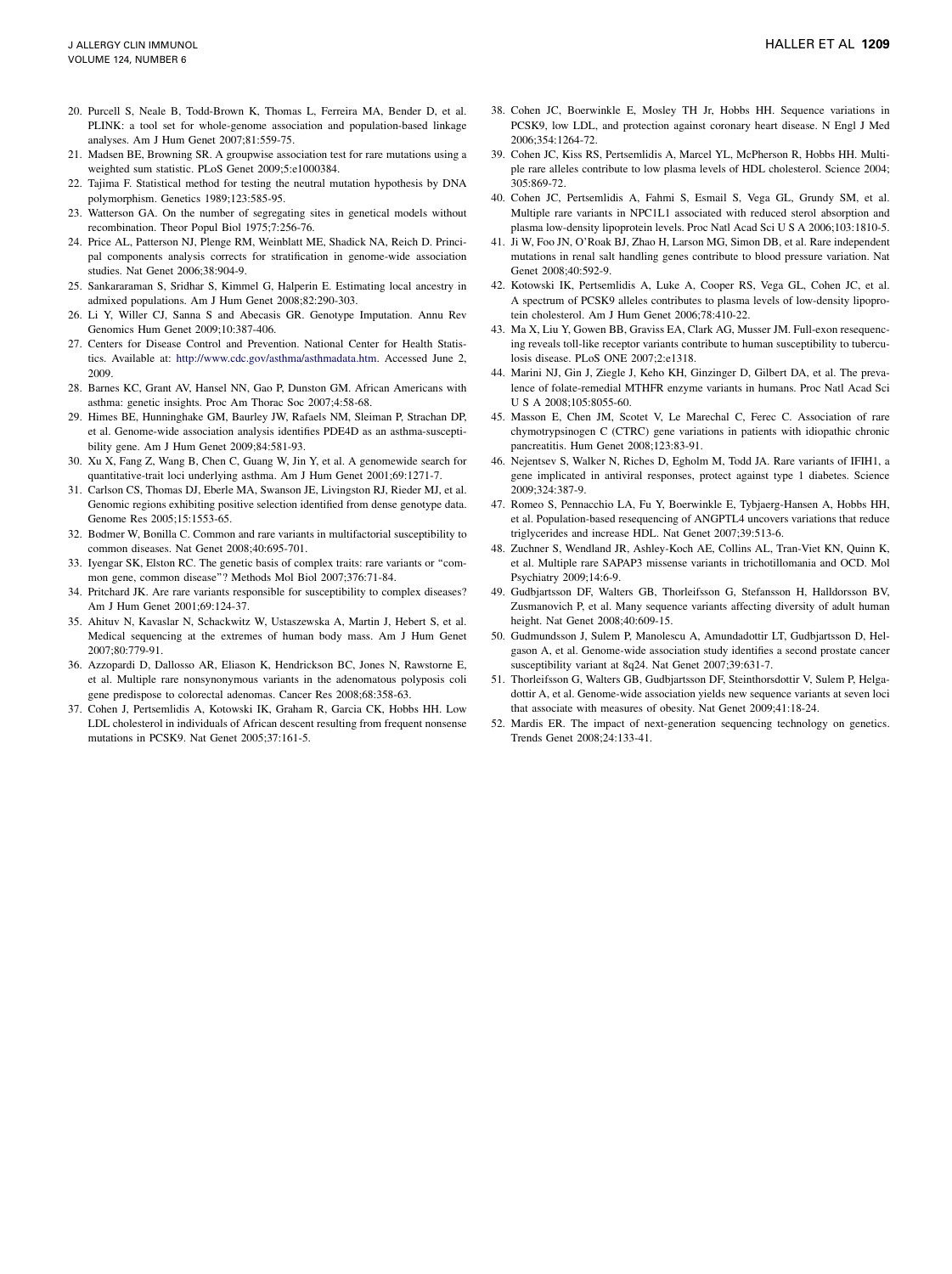

FIG E1. Distribution of genomic European admixture in African American subjects with asthma ( $n = 54$ ) and controls (n = 58) as estimated from the first principal component (PC) in EIGENSTRAT by using SNPs from the Illumina 1 M genotyping array.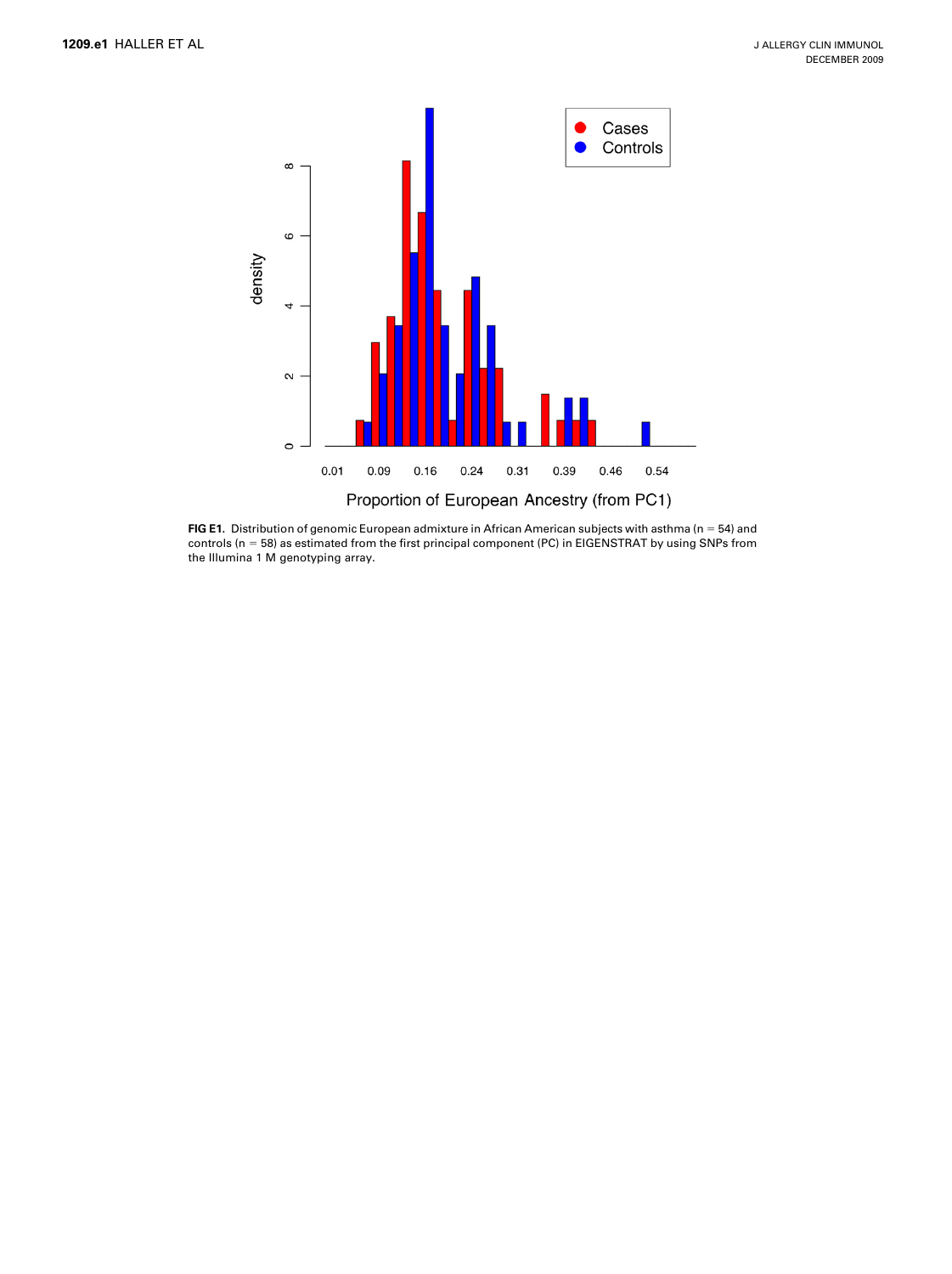

FIG E2. Local ancestry in African American subjects with asthma ( $n = 54$ ) and controls ( $n = 58$ ) at the IL4 locus. The proportion of African ancestry (red) and European ancestry (blue) was estimated using SNPs from the Illumina 1 M genotyping array with the program LAMP.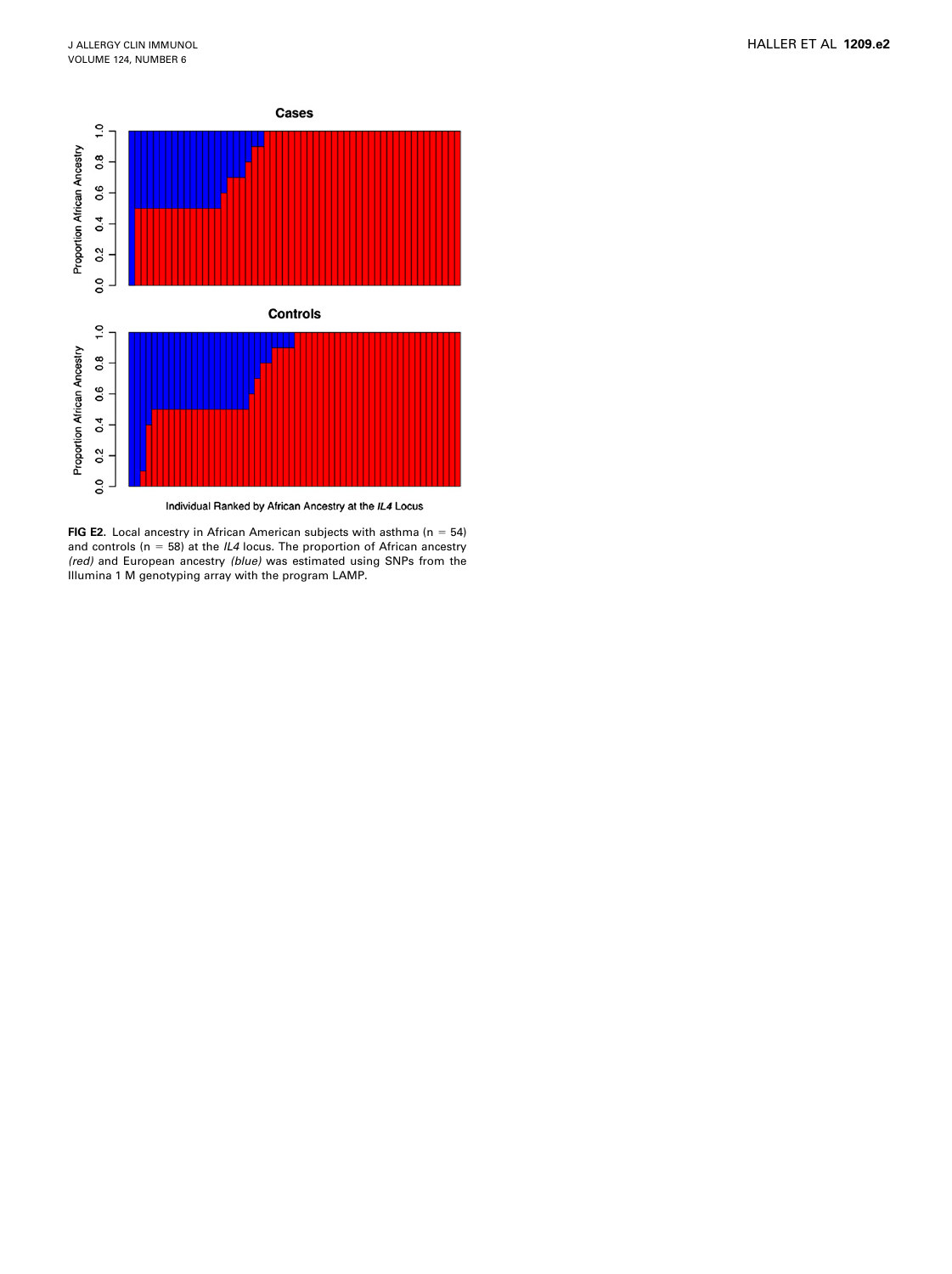

FIG E3. Accuracy in imputing the minor allele for SNPs identified from sequencing studies of 112 African American individuals (54 subjects with asthma, 58 controls) as it relates to the MAF in the sample. Accuracy, Number of correctly inferred minor alleles/number of observed minor alleles; Private, SNPs that are unique to either subjects with asthma or controls; Shared, SNPs present in both subjects with asthma and controls; Tagged, IL4 SNPs that are tagged by a SNP on the Illumina 1 M genotyping array with an  $r^2 > 0.5$ .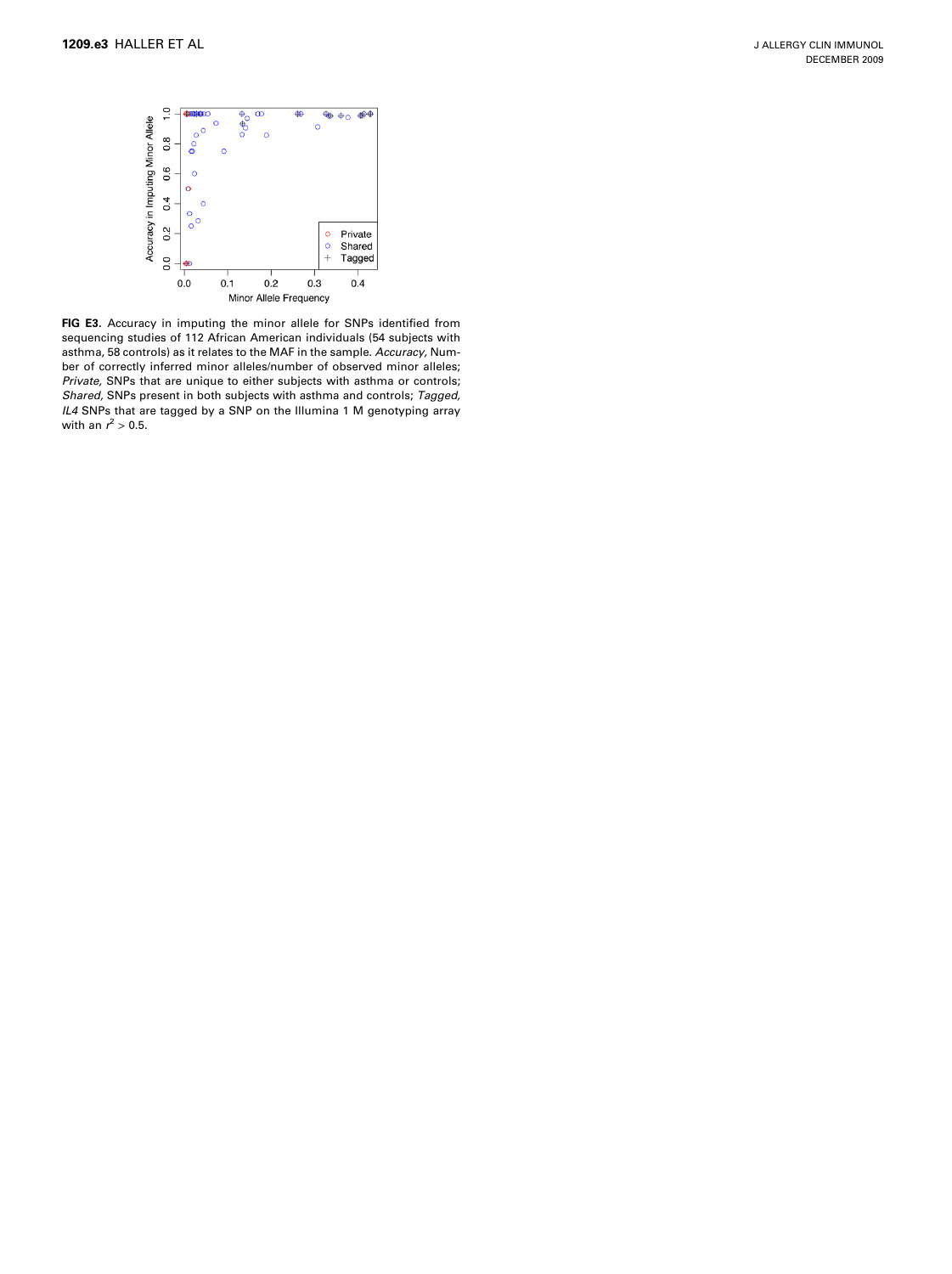## TABLE E1. IL4 primer information

| <b>Name</b>            | <b>Primer sequence</b> | Reference position* | $T_m$ (°C) |
|------------------------|------------------------|---------------------|------------|
| IL4 Promoter F         | ggcaaaaccttagcaacaca   | 10749               | 58.4       |
| IL4_Promoter_R         | gccaatcagcacctctcttc   | 12302               |            |
| IL4_Exon1_F            | tgtggcctctcccttctatg   | 12109               | 58.4       |
| IL4_Exon1_R            | atteteageegtgtgtttee   | 13722               |            |
| IL4_Intron1.1_F        | cccccacccctctatctgta   | 13601               | 58.4       |
| IL4 Intron1.1 R        | ggctggattttggaaagatg   | 15261               |            |
| IL4_Intron2.2_Fb       | ccctgaacttcatcctcctg   | 15080               | 61.8       |
| IL4 Intron2.2 Rb       | tggcagatttttgcttctgt   | 16663               |            |
| IL4_Intron2.2_Fc       | caaaggtggtatgcagaggaa  | 15211               | 61.8       |
| IL4_Intron2.2_Rc       | aaacgcattgcacagtggta   | 16707               |            |
| IL4_Intron2.3_F        | attetggtgeeteagtetgg   | 16530               | 61.8       |
| IL4 Intron2.3 R        | catttggaggatgggagaga   | 18130               |            |
| IL4_Exon3_F            | cagcettccttcagtggaat   | 18033               | 61.8       |
| IL4_Exon3_R            | ttgcaagttctgacctctcc   | 19570               |            |
| IL4_Intron3.1_F        | aatgaagcaagatggcctgt   | 19126               | 55.5       |
| IL4 Intron3.1 R        | tttgcctattttgggtgcat   | 20779               |            |
| IL4_Exon4_F            | tcaagttccaccctctgagc   | 20647               | 61.8       |
| IL4_Exon4_R            | atggaaagccgaaagtctcc   | 22177               |            |
| IL4_Exon4_Fa           | gctgtgacacacctctccag   | 20676               | 61.8       |
| IL4_Exon4_Ra           | tttcacccctccttagtcca   | 22150               |            |
| IL4_Intron4.1_F        | gggttccctctcgagttagg   | 21295               | 55.5       |
| IL4 Intron4.1 R        | tacagcagcgcagtcatagc   | 22786               |            |
| IL4_VE_F               | acgagtatggcagggaacac   | 18934               | 61.8       |
| IL4 VE R               | accgatctgtcagcaaatcc   | 19321               |            |
| IL4 Promoter Finternal | gggaaggttctgggagaaaa   | 11147               | 55.5       |

\*Reference position is with respect to the start of the reference sequence.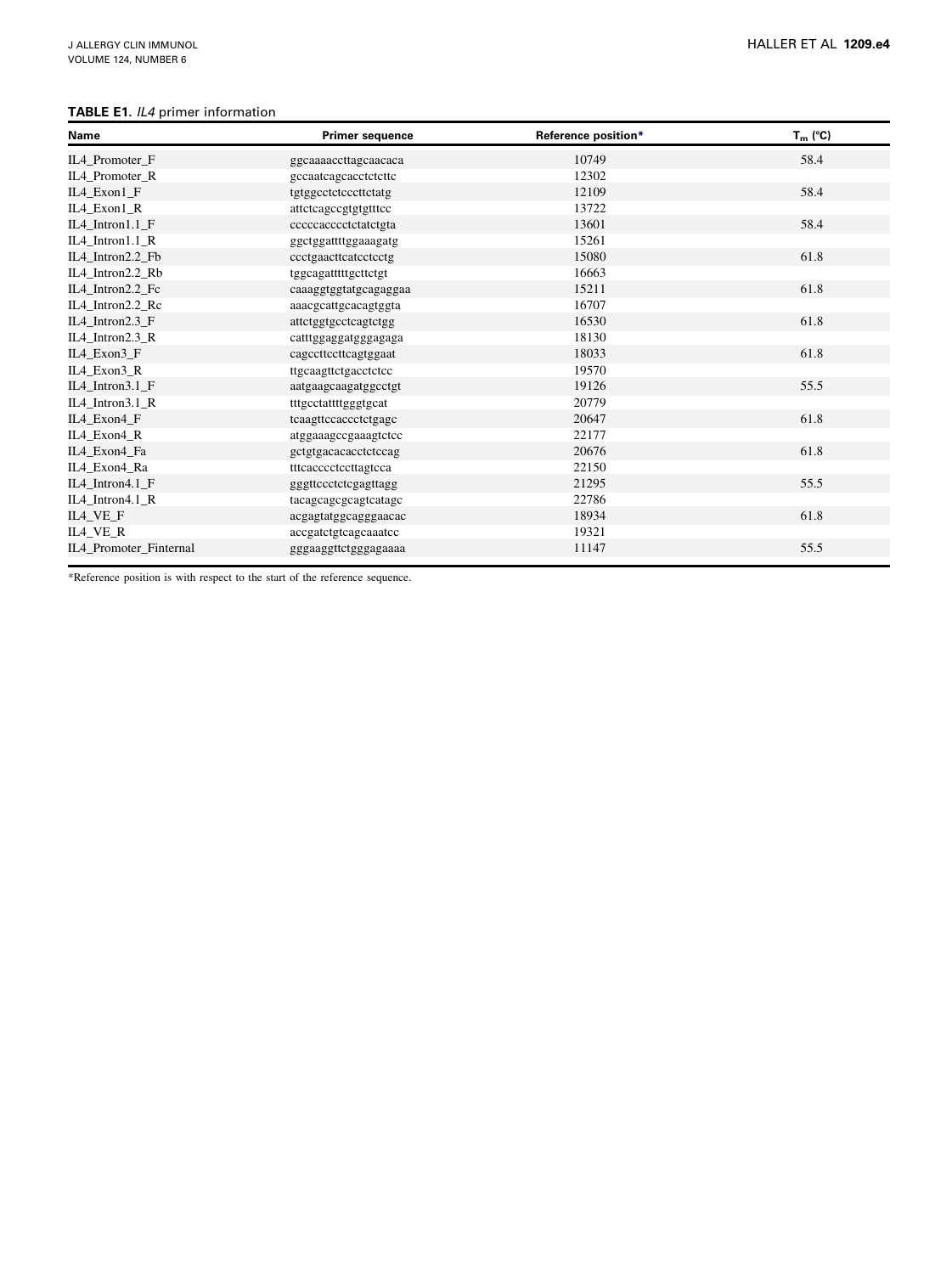### TABLE E2. IL4 polymorphisms

| <b>SNP ID</b> | <b>Position with</b><br>respect to ATG | Ancestral allele          | <b>Derived allele</b>       | <b>Derived allele</b><br>frequency in the total<br>sample | <b>Derived allele</b><br>frequency in subjects<br>with asthma | <b>Derived allele</b><br>frequency in controls<br>without asthma |
|---------------|----------------------------------------|---------------------------|-----------------------------|-----------------------------------------------------------|---------------------------------------------------------------|------------------------------------------------------------------|
|               | $-1665$                                | ${\bf G}$                 | A                           | 0.054                                                     | 0.070                                                         | 0.037                                                            |
|               | $-1621$                                | ${\bf G}$                 | A                           | 0.007                                                     | 0.000                                                         | 0.014                                                            |
| rs10080170    | $-1608$                                | $\mathbf T$               | $\mathbf G$                 | 0.879                                                     | 0.910                                                         | 0.848                                                            |
|               | $-1603$                                | $\mathbf C$               | ${\bf G}$                   | 0.004                                                     | 0.007                                                         | 0.000                                                            |
|               | $-1587$                                | ${\bf G}$                 | $\mathbf{A}$                | 0.035                                                     | 0.035                                                         | 0.036                                                            |
|               | $-1543$                                | ${\bf G}$                 | A                           | 0.014                                                     | 0.007                                                         | 0.022                                                            |
| rs10065221    | $-1535$                                | A                         | ${\bf G}$                   | 0.085                                                     | 0.056                                                         | 0.116                                                            |
| rs10058157    | $-1532$                                | $\mathbf T$               | $\mathbf C$                 | 0.167                                                     | 0.132                                                         | 0.203                                                            |
| rs2243242     | $-1508$                                | ${\bf G}$                 |                             | 0.377                                                     | 0.355                                                         | 0.400                                                            |
| rs2243247     | $-1137$                                | ${\bf G}$                 | A                           | 0.176                                                     | 0.176                                                         | 0.177                                                            |
| rs2243248     | $-1099$                                | $\mathbf T$               | ${\bf G}$                   | 0.158                                                     | 0.155                                                         | 0.162                                                            |
| rs2243249     | $-1046$                                | $\mathbf T$               | $\mathbf C$                 | 0.026                                                     | 0.021                                                         | 0.030                                                            |
|               | $-996$                                 | ${\bf T}$                 | $\mathbf C$                 | 0.007                                                     | 0.014                                                         | 0.000                                                            |
|               | $-869$                                 | A                         | $\mathbf C$                 | 0.004                                                     | 0.000                                                         | 0.008                                                            |
|               | $-593$                                 | ${\bf T}$                 | $\mathbf C$                 | 0.007                                                     | 0.014                                                         | 0.000                                                            |
| rs2243250     | $-589$                                 | ${\bf C}$                 | $\mathbf T$                 | 0.691                                                     | 0.704                                                         | 0.677                                                            |
| rs2070874     | $-33$                                  | $\mathbf T$               | ${\bf C}$                   | 0.580                                                     | 0.542                                                         | 0.619                                                            |
| rs2243251     | 44                                     | $\boldsymbol{\mathsf{A}}$ | ${\bf G}$                   | 0.183                                                     | 0.190                                                         | 0.176                                                            |
|               | 240                                    | ${\bf G}$                 | $\mathbf{A}$                | 0.004                                                     | 0.000                                                         | 0.007                                                            |
|               | 612                                    | $\mathbf C$               | Т                           | 0.007                                                     | 0.014                                                         | 0.000                                                            |
|               | 708                                    | $\mathbf C$               | $\mathbf T$                 | 0.004                                                     | 0.007                                                         | 0.000                                                            |
| rs2243252     | 845                                    | $\mathbf T$               | $\mathsf C$                 | 0.022                                                     | 0.021                                                         | 0.023                                                            |
|               | 856                                    | ${\bf G}$                 | $\mathbf A$                 | 0.004                                                     | 0.007                                                         | 0.000                                                            |
|               | 969                                    | $\mathbf C$               | Т                           | 0.004                                                     | 0.007                                                         | 0.000                                                            |
| rs734244      | 983                                    | ${\bf C}$                 | $\mathbf T$                 | 0.419                                                     | 0.458                                                         | 0.377                                                            |
| rs2243253     | 1018                                   | ${\bf C}$                 | $\mathbf T$                 | 0.139                                                     | 0.134                                                         | 0.144                                                            |
|               | 1113                                   | ${\bf C}$                 | $\mathbf T$                 | 0.011                                                     | 0.007                                                         | 0.015                                                            |
|               | 1304                                   | ${\bf C}$                 | $\mathbf T$                 | 0.014                                                     | 0.014                                                         | 0.014                                                            |
|               | 1420                                   | $\mathbf G$               | $\mathbf C$                 | 0.004                                                     | 0.007                                                         | 0.000                                                            |
| rs11479198    | 1424                                   | ${\bf C}$                 | —                           | 0.426                                                     | 0.441                                                         | 0.410                                                            |
|               | 2187                                   | $\mathcal T$              | ${\bf C}$                   | 0.015                                                     | 0.023                                                         | $0.008\,$                                                        |
|               | 2307                                   | A                         | ${\bf G}$                   | 0.019                                                     | 0.022                                                         | 0.015                                                            |
| rs2243258     | 2401                                   | ${\bf C}$                 | $\mathbf T$                 | 0.030                                                     | 0.036                                                         | 0.024                                                            |
| rs2243259     | 2402                                   | ${\bf C}$                 | $\mathbf T$                 | 0.019                                                     | 0.021                                                         | 0.016                                                            |
|               | 2992                                   | $\mathbf C$               | $\boldsymbol{\mathsf{A}}$   | 0.014                                                     | 0.022                                                         | 0.007                                                            |
| rs2227284     | 3017                                   | $\mathbf T$               | ${\bf G}$                   | 0.131                                                     | 0.116                                                         | 0.147                                                            |
| rs2243260     | 3041                                   | $\mathbf A$               | $\mathbf T$                 | 0.015                                                     | 0.014                                                         | 0.015                                                            |
| rs2243261     | 3097                                   | ${\bf G}$                 | T                           | 0.164                                                     | 0.167                                                         | 0.162                                                            |
|               | 3150                                   |                           | <b>TC</b>                   | 0.026                                                     | 0.036                                                         | 0.015                                                            |
|               | 3212                                   | ${\bf G}$                 |                             | 0.004                                                     | 0.000                                                         | 0.007                                                            |
|               | 3261                                   | ${\bf G}$                 | $\mathbf{A}$<br>$\mathsf C$ | 0.004                                                     | 0.000                                                         | 0.008                                                            |
|               | 3384                                   | G                         |                             | 0.004                                                     | 0.007                                                         | 0.000                                                            |
|               | 3407                                   | ${\bf T}$                 | A<br>$\mathbf C$            | 0.004                                                     | 0.007                                                         | 0.000                                                            |
|               | 3444                                   |                           |                             | 0.004                                                     | 0.007                                                         | 0.000                                                            |
| rs2227282     | 3470                                   | ${\bf G}$<br>${\bf C}$    | A<br>${\bf G}$              | 0.118                                                     | 0.114                                                         | 0.121                                                            |
|               |                                        |                           |                             |                                                           |                                                               |                                                                  |
| rs2243263     | 3590                                   | ${\bf G}$                 | $\mathbf C$                 | 0.174                                                     | 0.167                                                         | 0.182                                                            |
|               | 3675                                   | ${\bf C}$                 | $\mathbf T$                 | 0.008                                                     | 0.007                                                         | 0.008                                                            |
|               | 3726                                   | $\mathbf C$               | A                           | 0.037                                                     | 0.050                                                         | 0.023                                                            |
| rs2243264     | 3938                                   | $\mathbf A$               | ${\bf G}$                   | 0.018                                                     | 0.021                                                         | 0.015                                                            |
| rs2243265     | 4000                                   | $\mathbf C$               | A                           | 0.019                                                     | 0.014                                                         | 0.023                                                            |
| rs2243266     | 4080                                   | ${\bf G}$                 | A                           | 0.343                                                     | 0.371                                                         | 0.313                                                            |
|               | 4142                                   | $\mathbf T$               | $\mathbf A$                 | 0.004                                                     | 0.007                                                         | 0.000                                                            |
| rs2243267     | 4177                                   | ${\bf G}$                 | ${\bf C}$                   | 0.353                                                     | 0.371                                                         | 0.333                                                            |
| rs2243268     | 4254                                   | A                         | $\mathbf C$                 | 0.275                                                     | 0.297                                                         | 0.254                                                            |
| rs9282745     | 4291                                   | $\mathbf T$               | A                           | 0.047                                                     | 0.051                                                         | 0.043                                                            |
| rs9282746     | 4294                                   | ${\bf G}$                 | A                           | 0.051                                                     | 0.043                                                         | 0.058                                                            |
| rs2243269     | 4303                                   | AA                        | $\overline{\phantom{0}}$    | 0.274                                                     | 0.284                                                         | 0.265                                                            |
| rs2243270     | 4400                                   | A                         | ${\bf G}$                   | 0.673                                                     | 0.657                                                         | 0.689                                                            |
|               | 4470                                   | $\mathbf T$               | ${\bf C}$                   | 0.011                                                     | 0.015                                                         | 0.007                                                            |
| rs2243271     | 4590                                   | G                         | A                           | 0.037                                                     | 0.043                                                         | 0.030                                                            |

(Continued)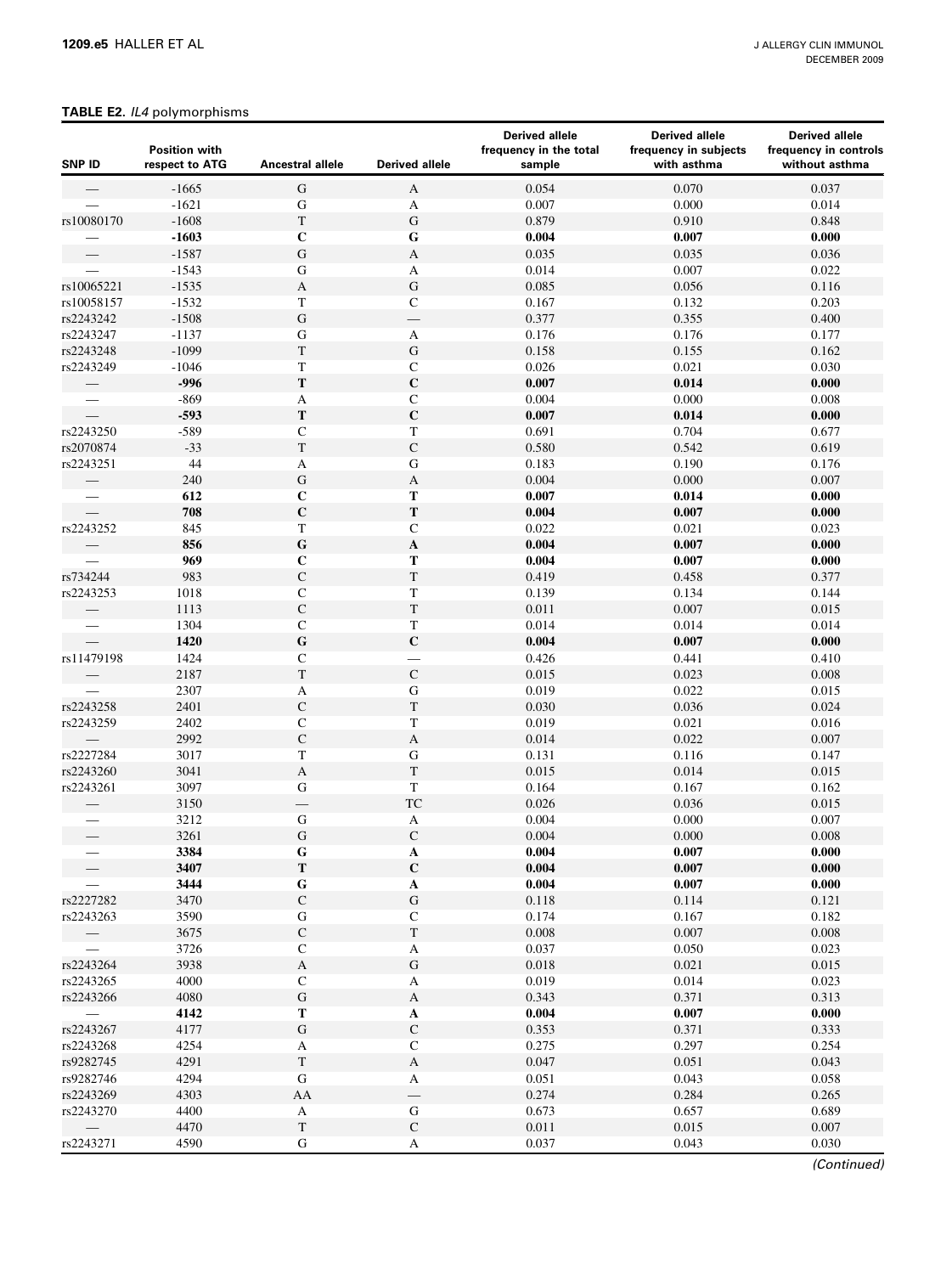### TABLE E2. (Continued)

|               | <b>Position with</b> |                  |                       | <b>Derived allele</b><br>frequency in the total | <b>Derived allele</b><br>frequency in subjects | <b>Derived allele</b><br>frequency in controls |
|---------------|----------------------|------------------|-----------------------|-------------------------------------------------|------------------------------------------------|------------------------------------------------|
| <b>SNP ID</b> | respect to ATG       | Ancestral allele | <b>Derived allele</b> | sample                                          | with asthma                                    | without asthma                                 |
| rs2243272     | 4614                 | ${\bf G}$        | ${\bf T}$             | 0.011                                           | 0.023                                          | 0.000                                          |
| rs2243273     | 5051                 | $\mathsf{C}$     | T                     | 0.051                                           | 0.043                                          | 0.058                                          |
| rs2243274     | 5123                 | $\mathbf{A}$     | $\mathbf G$           | 0.404                                           | 0.368                                          | 0.441                                          |
| rs2243275     | 5212                 | T                | ${\bf C}$             | 0.022                                           | 0.029                                          | 0.014                                          |
| rs2243276     | 5262                 | $\mathbf T$      | ${\bf C}$             | 0.007                                           | 0.007                                          | 0.007                                          |
| rs2243277     | 5342                 | $\mathbf C$      | T                     | 0.004                                           | 0.007                                          | 0.000                                          |
|               | 5976                 | $\mathbf C$      | ${\bf G}$             | 0.004                                           | 0.007                                          | 0.000                                          |
| rs2243278     | 6058                 | <b>ACTAAAG</b>   |                       | 0.018                                           | 0.021                                          | 0.014                                          |
|               |                      | <b>ACACGCA</b>   |                       |                                                 |                                                |                                                |
|               |                      | <b>GGCCGAGTC</b> |                       |                                                 |                                                |                                                |
|               | 6566                 | 1 copy           | 2 or 3 copies         | 0.650                                           | 0.632                                          | 0.669                                          |
| rs2243281     | 6686                 | T                | $\mathsf{C}$          | 0.067                                           | 0.045                                          | 0.088                                          |
| rs2243285     | 7284                 | ${\bf G}$        | $\mathbf T$           | 0.164                                           | 0.144                                          | 0.184                                          |
|               | 7767                 | $\mathbf C$      | T                     | 0.004                                           | 0.007                                          | 0.000                                          |
|               | 7999                 | $\mathbf G$      | ${\bf C}$             | 0.011                                           | 0.014                                          | 0.007                                          |
| rs2243286     | 8043                 | ${\bf C}$        | T                     | 0.029                                           | 0.029                                          | 0.029                                          |
| rs2243287     | 8082                 | ${\bf G}$        | ${\bf C}$             | 0.014                                           | 0.014                                          | 0.014                                          |
|               | 8214                 | $\mathsf{C}$     | ${\bf G}$             | 0.004                                           | 0.000                                          | 0.007                                          |
| rs2243288     | 8235                 | $\mathbf{A}$     | ${\bf G}$             | 0.638                                           | 0.679                                          | 0.596                                          |
| rs2243289     | 8423                 | A                | ${\bf G}$             | 0.270                                           | 0.301                                          | 0.239                                          |
| rs2243290     | 8460                 | $\mathsf C$      | $\mathbf{A}$          | 0.339                                           | 0.375                                          | 0.304                                          |
|               | 8968                 | $\mathbf C$      | $\mathbf T$           | 0.036                                           | 0.050                                          | 0.022                                          |
|               | 8982                 | ${\bf T}$        | $\mathbf C$           | 0.007                                           | 0.014                                          | 0.000                                          |
|               | 9040                 | $\mathbf C$      | T                     | 0.037                                           | 0.050                                          | 0.023                                          |
|               | 9226                 | $\mathbf T$      | ${\bf C}$             | 0.011                                           | 0.014                                          | 0.008                                          |
|               | 9274                 | $\mathsf{C}$     | ${\bf G}$             | 0.404                                           | 0.357                                          | 0.455                                          |
|               | 9332                 | $\mathbf T$      | ${\bf C}$             | 0.004                                           | 0.000                                          | 0.008                                          |
|               | 9512                 | $\mathbf T$      | $\mathbf C$           | 0.041                                           | 0.043                                          | 0.039                                          |
|               | 9874                 | $\mathsf{C}$     | $\mathbf T$           | 0.011                                           | 0.014                                          | 0.007                                          |
|               | 10082                | A                | $\mathbf G$           | 0.622                                           | 0.643                                          | 0.601                                          |
|               | 10098                | ${\bf G}$        | A                     | 0.331                                           | 0.300                                          | 0.362                                          |
|               | 10099                | T                | $\mathbf C$           | 0.004                                           | 0.007                                          | 0.000                                          |
|               | 10173                | $\mathbf{A}$     | ${\bf C}$             | 0.029                                           | 0.043                                          | 0.015                                          |
|               | 10238                | $\mathbf C$      | T                     | 0.004                                           | 0.000                                          | 0.007                                          |

Private SNPs found only in subjects with asthma appear in *boldface*. RS numbers are given for polymorphisms previously reported in dbSNP.

\*The variable element is triallelic in the general population. Only 2 and 3 copies of the variable element were found in our population. The 2-copy allele is taken as the derived allele in this table.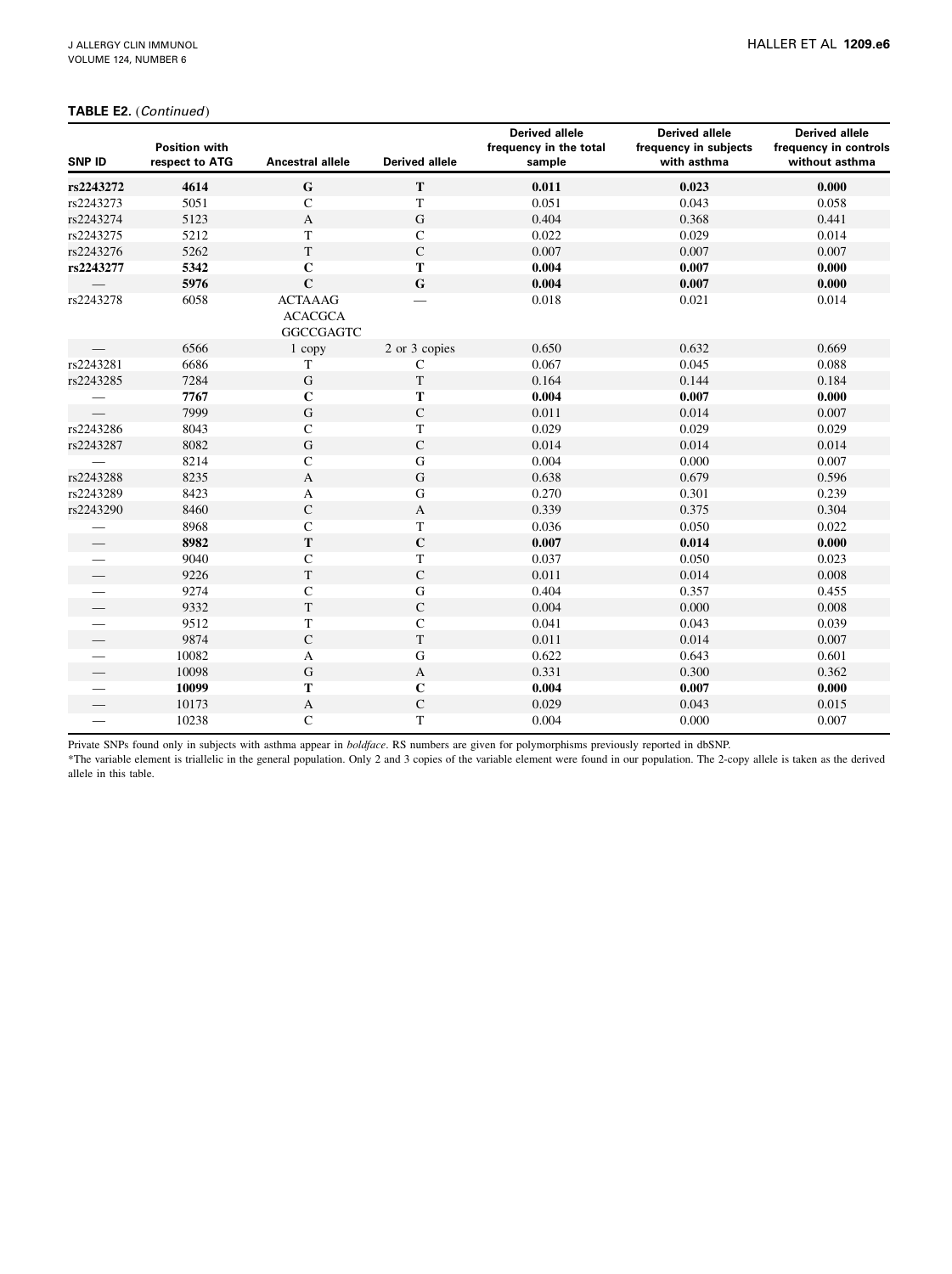| <b>TABLE E3.</b> Number of individuals with private SNPs in admixed |  |
|---------------------------------------------------------------------|--|
| and nonadmixed African Americans at the IL4 locus                   |  |

|                                     | Admixed | Nonadmixed |
|-------------------------------------|---------|------------|
| Controls ( $P = .71$ )              |         |            |
| With private SNP                    |         |            |
| Without private SNP                 | 26      | 24         |
| Subjects with asthma<br>$(P = 1.0)$ |         |            |
| With private SNP                    | 6       | Q          |
| Without private SNP                 | 16      | 21         |

Admixed individuals are those inferred as having  $<$  2 African chromosomes at the  $I\!L\!A$ locus.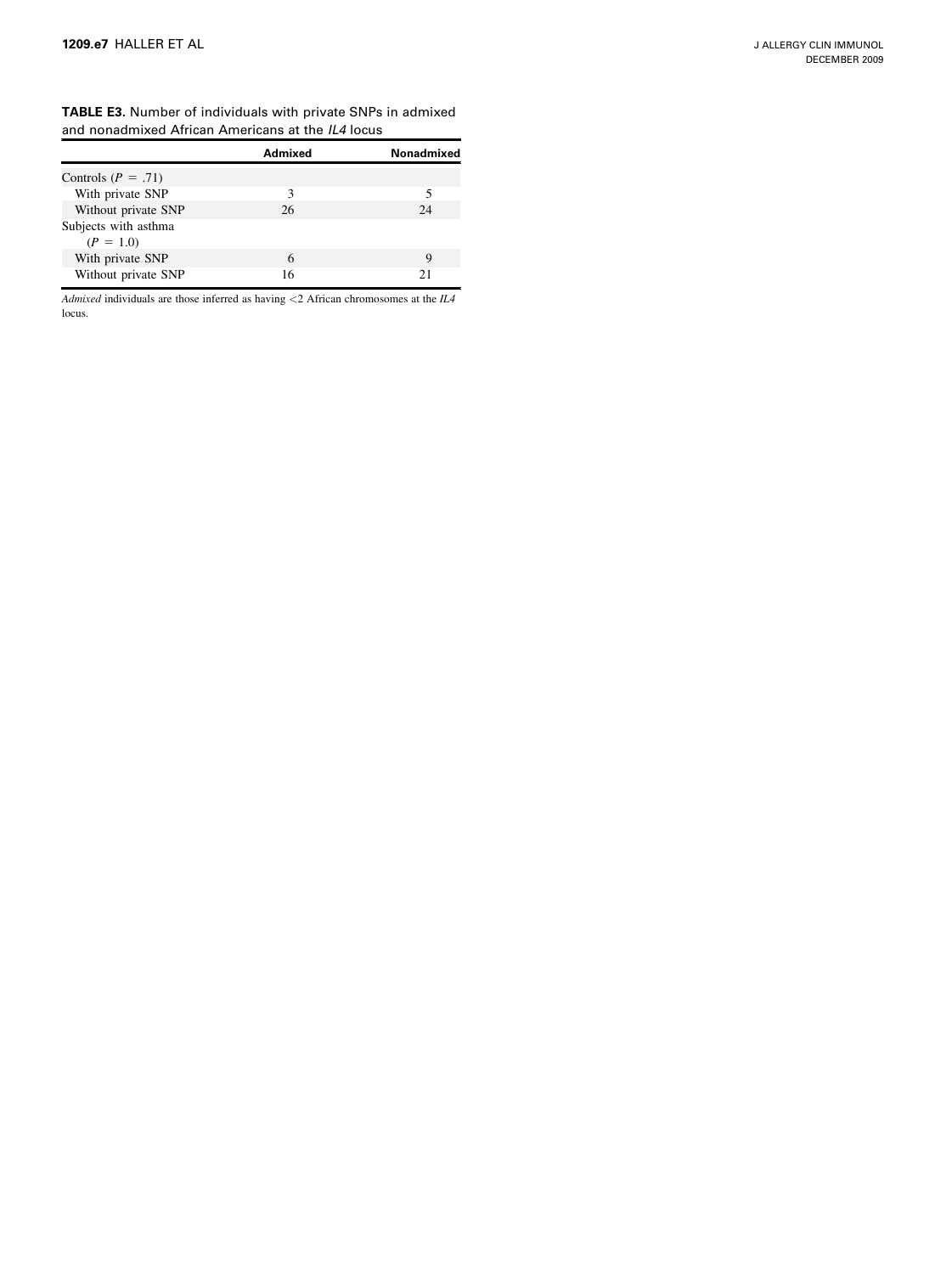TABLE E4. Number of IL4 SNPs identified from sequencing studies of 112 African Americans that are tagged by a SNP on the Illumina 1 M genotyping array ( $r^2 > 0.5$ ; within 500 kb upstream and downstream of the transcription start and stop site)

|                     | <b>Private</b>                        |                           |                  |
|---------------------|---------------------------------------|---------------------------|------------------|
|                     | <b>Subjects with</b><br>asthma (rare) | <b>Controls</b><br>(rare) | Shared<br>(rare) |
| Tagged, $r^2 > 0.5$ | 1(1)                                  | 2(2)                      | 16(3)            |
| Untagged            | 13(13)                                | 5(5)                      | 43 (31)          |

The number in parentheses represents the subset of rare SNPs in the cell counts (MAF  $<$  5%).